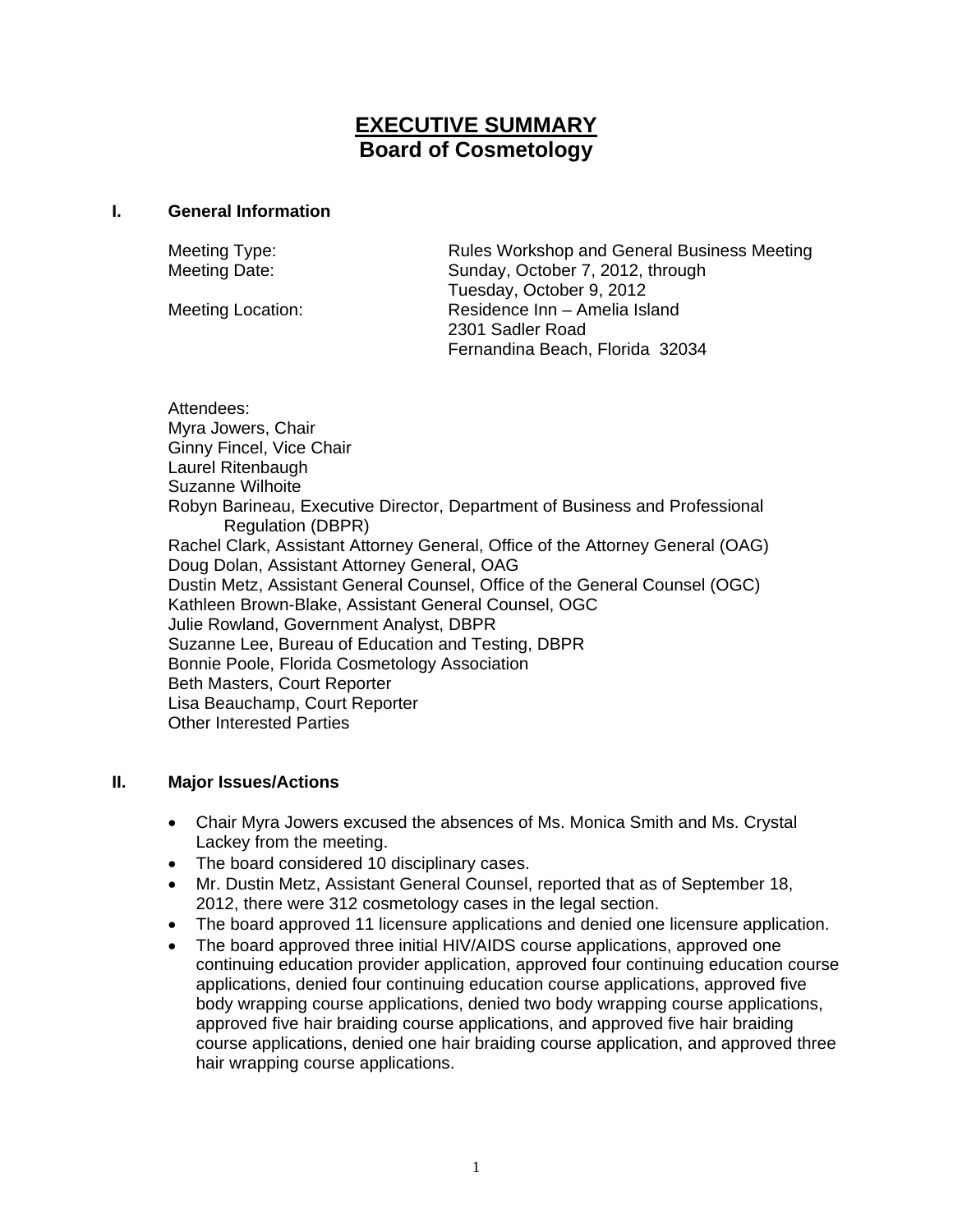- The board denied the petition for variance and waiver of rules 61G5-20.002(5) and 61G5-20.002(6), Florida Administrative Code, submitted by LAKA USA, LLC, because the request would impose a danger to the public.
- Regarding the email submitted by Mr. Joel Carney relating to hair removal for men, Ms. Rachel Clark, Assistant Attorney General, advised the board not to respond as he should seek legal counsel for assistance. Mr. Doug Dolan, Assistant Attorney General, will respond to Mr. Carney's email.
- The board reviewed the current list of criminal history offenses that if included on a licensure application, can be approved by the Department's Central Intake Unit. The board added additional offenses to the existing list.
- Ms. Robyn Barineau, Executive Director, reported that the board's operating account balance at the end of the fiscal year, June 30, 2012, was over \$1.829 million, and the unlicensed activity account balance for the same period was over \$1.564 million. She added that over \$466,000 was swept from the board's unlicensed activity account and transferred to General Revenue. She added that the Department projects that these two accounts will maintain a positive cash balance at least through June 30, 2016.
- Ms. Barineau asked the board if they would consider amending their display of documents rule to consider eliminating the requirement that the latest inspection sheet be posted in a conspicuous place in the salon to possibly allow for all inspection sheets to be posted on the Internet. The board agreed that the web address for posting should be added to the Consumer Protection Notice. They also agreed that the rule could possibly require licensees to download a copy of their inspection sheet from the Internet for posting in the salon. The board will further discuss this issue at a future meeting.
- The board conducted a rules workshop on the following rules and agreed to changes as noted:
	- 61G5-18.007, Florida Administrative Code Endorsement of Cosmetologists.  **(Proposed rule amendments included below.)**

The Department of Business and Professional shall issue a license to an applicant without examination who:

- (1) Makes application and pays to the Department the fee specified in Rule 61G5-24.002, F.A.C.;
- (2) Demonstrates that the applicant has completed a board approved HIV/AIDS course; and
- (3) Demonstrates that the applicant is currently licensed to practice cosmetology under the law of another state, having ;
- (4) Demonstrates that the applicant has completed at least 1200 cosmetology school or program hours substantially similar to, equivalent to, or greater than the qualifications required of applicants from this state;, and passage of a written examination.
- (5) Demonstrates that the applicant has passed a written licensure examination to obtain a license substantially similar to, equivalent to, or greater than the qualifications required of applicants from this state; and
- (6) Demonstrates that the applicant has completed a board approved HIV/AIDS course.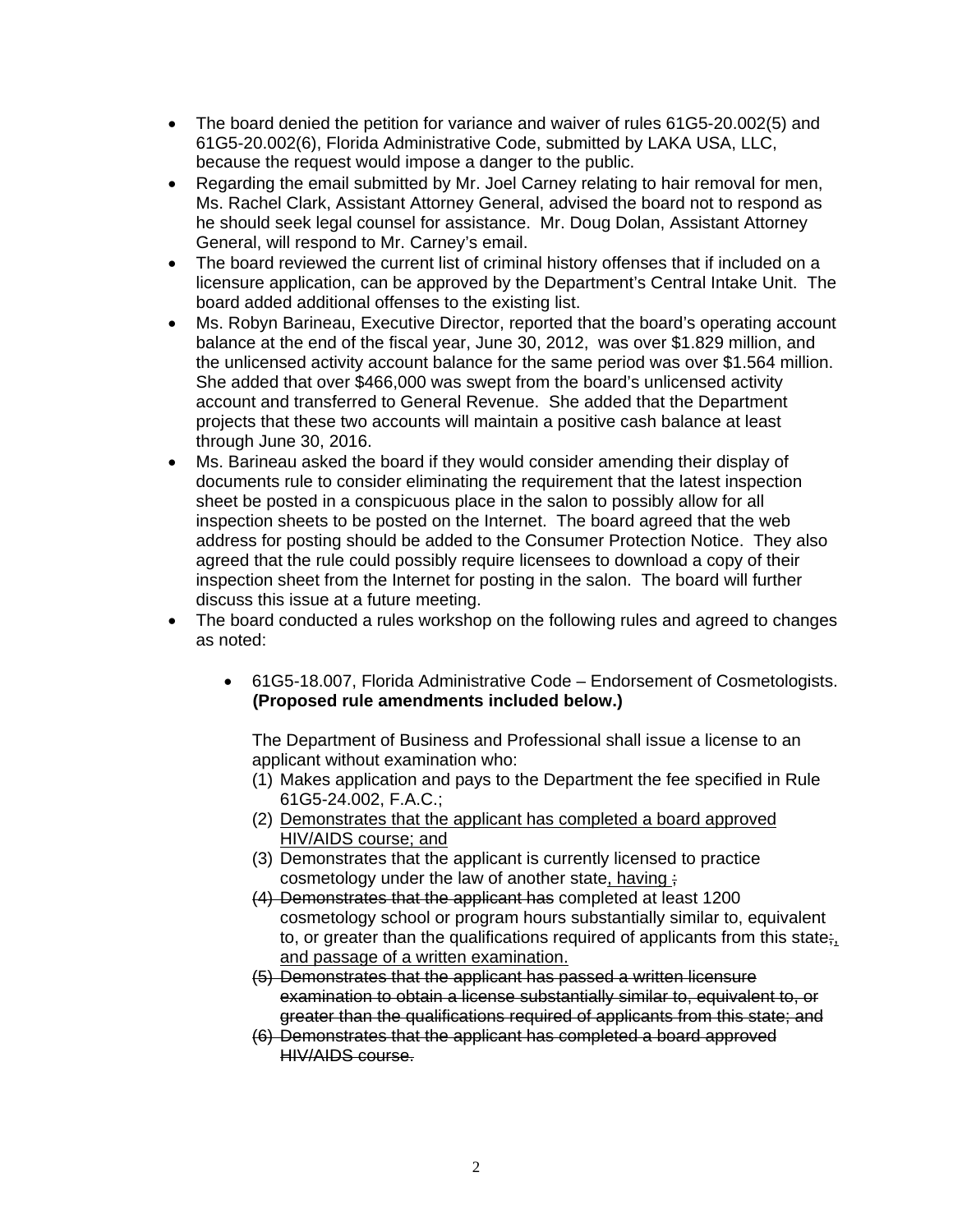61G5-20.0015, Florida Administrative Code – Performance of Cosmetology or Specialty Services Outside a Licensed Salon. **(Current rule language below.)**

(1) Cosmetology or specialty services may be performed by a licensed cosmetologist or specialist in a location other than a licensed salon, including a hospital, nursing home, residence, or similar facility, when a client for reasons of ill health is unable to go to a licensed salon. The following procedure shall be followed:

(a) Arrangements shall be made through a licensed salon.

 (b) Information as to the name of the client and the address at which the services are to be performed shall be recorded in the appointment book. (c) The appointment book shall remain at the salon and be made available upon request to any investigator or inspector of the Department.

 (2) When cosmetology or specialty services are performed in a location other than a licensed salon, such services may lawfully be performed only upon clients, residents, or patients, who for reasons of ill health are unable to visit a licensed salon. Such services are not to be performed upon employees or persons who do not reside in the facility, or any other non-qualified persons. (3) Cosmetology services may only be performed in a photography studio salon subject to the following requirements:

 (a) Only hair-arranging services and the application of cosmetic products may be performed in a photography studio salon; and, may only be performed for the purpose of preparing a model or client of the photography studio for a photographic session. Shampooing the hair, hair cutting, hair coloring, permanent waving of the hair, hair relaxing, removing of hair, manicuring, pedicuring, and the performance of any other service defined as cosmetology may not be performed in a photography studio salon.

 (b) All hair-arranging services and applications of cosmetic products to be performed in the photography studio salon shall be performed by a licensed Florida cosmetologist or under the supervision of a licensed cosmetologist employed by the salon. "Under the supervision of a licensed cosmetologist" shall mean that an individual who then holds a current, active Florida license as a cosmetologist shall be physically present at the photography studio salon at all times when hair-arranging services or applications of cosmetic products are being performed.

(c) When performing hair-arranging services, the photography studio salon shall use either disposable hair-arranging.

The board agreed to remove section (1)(a) as it repeats the statute. They also agreed that  $(1)(b)$  and  $(1)(c)$  will be moved under a new subsection  $(4)$ where special events will be defined as weddings, fashion shows, and other events as approved by the board. The board also agreed that there would be no negative impact on small business nor would there likely be any increase in regulatory costs in excess of \$200,000 in the aggregate within one year after implementation. The board will review the draft language at their January 2013 meeting.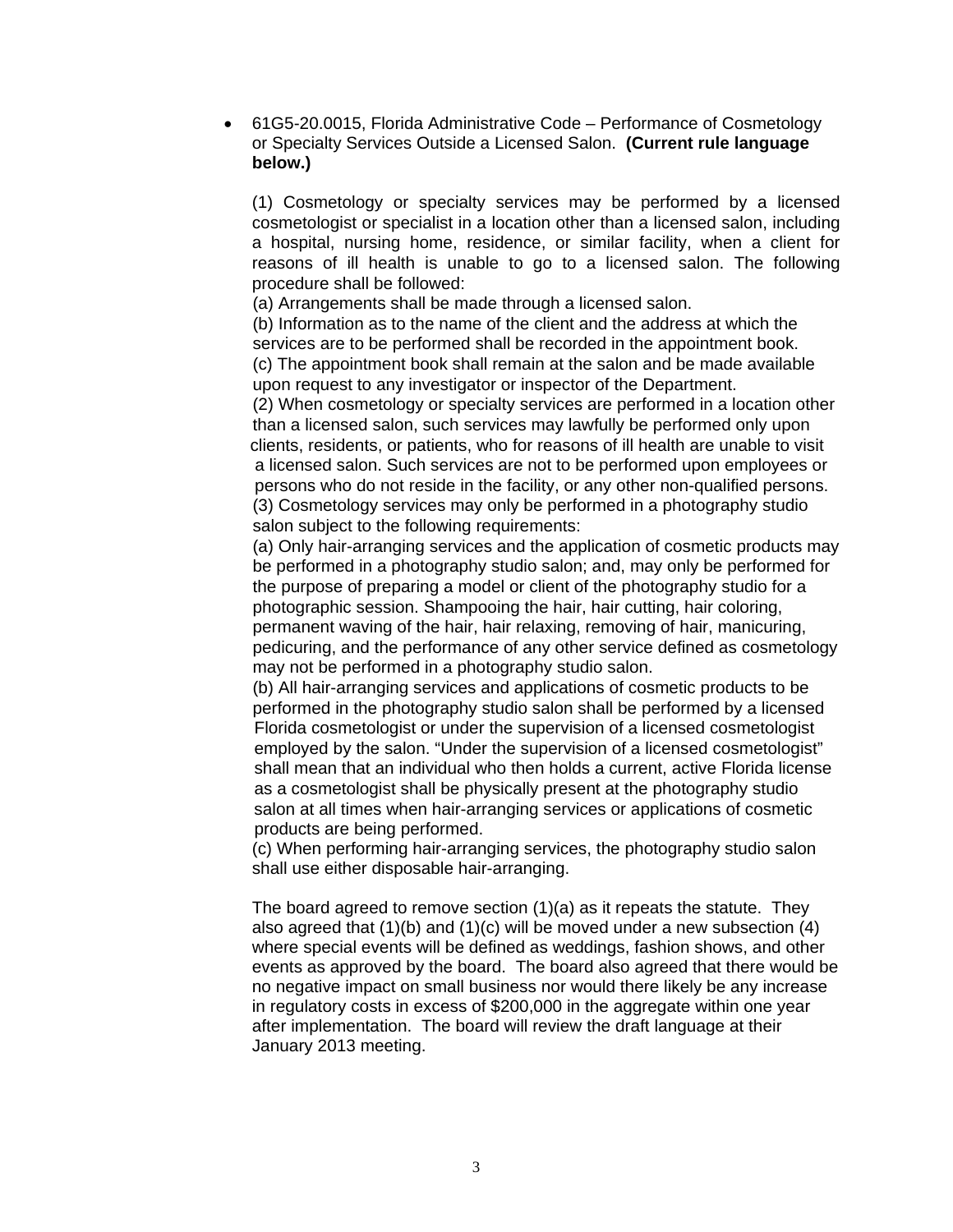#### 61G5-20.002, Florida Administrative Code – Salon Requirements. **(Current rule language below.)**

(1) Prior to opening a salon, the owner shall:

 (a) Submit an application on forms prescribed by the Department of Business and Professional Regulation; and

 (b) Pay the required registration fee as outlined in the fee schedule in Rule 61G5-24.005, F.A.C.; and

 (c) Meet the safety and sanitary requirements as listed below and these requirements shall continue in full force and effect for the life of the salon: 1. Ventilation and Cleanliness: Each salon shall be kept well ventilated. The walls, ceilings, furniture and equipment shall be kept clean and free from dust. Hair must not be allowed to accumulate on the floor of the salon. Hair must be deposited in a closed container. Each salon which provides services for the extending or sculpturing of nails shall provide such services in a separate area which is adequately ventilated for the safe dispersion of all fumes resulting from the services.

2. Toilet and Lavatory Facilities: Each salon shall provide – on the premises or in the same building as, and within 300 feet of, the salon – adequate toilet and lavatory facilities. To be adequate, such facilities shall have at least one toilet and one sink with running water. Such facilities shall be equipped with toilet tissue, soap dispenser with soap or other hand cleaning material, sanitary towels or other hand-drying device such as a wall-mounted electric blow dryer, and waste receptacle. Such facilities and all of the foregoing fixtures and components shall be kept clean, in good repair, well-lighted, and adequately ventilated to remove objectionable odors.

 3. A salon, or specialty salon may be located at a place of residence. Salon facilities must be separated from the living quarters by a permanent wall construction. A separate entrance shall be provided to allow entry to the salon other than from the living quarters. Toilet and lavatory facilities shall comply with subparagraph (c)2. above and shall have an entrance from the salon other than the living quarters.

 4. Animals: No animals or pets shall be allowed in a salon, with the exception of fish kept in closed aquariums, or trained animals to assist the hearing impaired, visually impaired, or the physically disabled.

 5. Shampoo Bowls: Each salon shall have shampoo bowls equipped with hot and cold running water. The shampoo bowls shall be located in the area where cosmetology services are being performed. A specialty salon that exclusively provides specialty services, as defined in Section 477.013(6),

 F.S., need not have a shampoo bowl, but must have a sink or lavatory equipped with hot and cold running water on the premises of the salon. (d) Comply with all local building and fire codes. These requirements shall continue in full force and effect for the life of the salon.

(2) Each salon shall comply with the following:

 (a) Linens: Each salon shall keep clean linens in a closed, dustproof cabinet. All soiled linens must be kept in a closed receptacle. Soiled linens may be kept in open containers if entirely separated from the area in which cosmetology services are rendered to the public. A sanitary towel or neck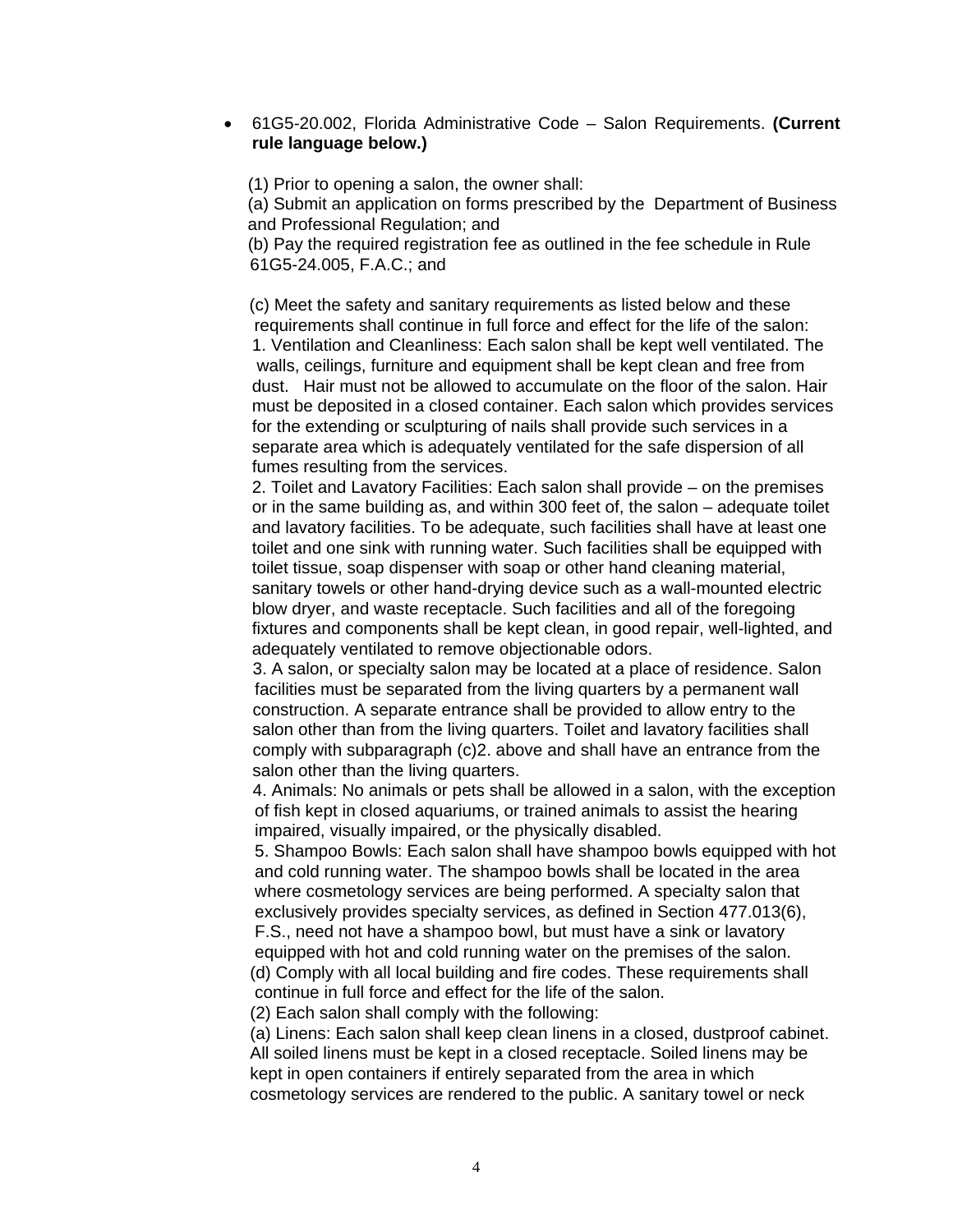strip shall be placed around the patron's neck to avoid direct contact of the shampoo cape with a patron's skin.

 (b) Containers: Salons must use containers for waving lotions and other preparations of such type as will prevent contamination of the unused portion. All creams shall be removed from containers by spatulas.

 (c) Sterilization and Disinfection: The use of a brush, comb or other article on more than one patron without being disinfected is prohibited. Each salon is required to have sufficient combs, brushes, and implements to allow for adequate disinfecting practices. Combs or other instruments shall not be carried in pockets.

 (d) Sanitizers: All salons shall be equipped with and utilize wet sanitizers with hospital level disinfectant or EPA approved disinfectant, sufficient to allow for disinfecting practices.

 1. A wet sanitizer is any receptacle containing a disinfectant solution and large enough to allow for a complete immersion of the articles. A cover shall be provided.

 2. Disinfecting methods which are effective and approved for salons: First, clean articles with soap and water, completely immerse in a chemical solution that is hospital level or EPA approved disinfectant as follows:

 a. Combs and brushes, remove hair first and immerse in hospital level or EPA approved disinfectant;

 b. Metallic instrument, immerse in hospital level for EPA approved disinfectant; c. Instruments with cutting edge, wipe with a hospital level or EPA approved disinfectant; or

 d. Implements may be immersed in a hospital level or EPA approved disinfectant solution.

 3. For purposes of this rule, a "hospital level disinfectant or EPA approved disinfectant" shall mean the following:

 a. For all combs, brushes, metallic instruments, instruments with a cutting edge, and implements that have not come into contact with blood or body fluids, a disinfectant that indicates on its label that it has been registered with the EPA as a hospital grade bacterial, virucidal and fungicidal disinfectant; b. For all combs, brushes, metallic instruments with a cutting edge, and implements that have come into contact with blood or body fluids, a disinfectant that indicates on its label that it has been registered with the EPA as a tuberculocidal disinfectant, in accordance with 29 C.F.R. 1910.1030. 4. All disinfectants shall be mixed and used according to the manufacturer's directions.

 (e) After cleaning and disinfecting, articles shall be stored in a clean, closed cabinet or container until used. Undisinfected articles such as pens, pencils, money, paper, mail, etc., shall not be kept in the same container or cabinet. For the purpose of recharging, rechargeable clippers may be stored in an area other than in a closed cabinet or container, provided such area is clean and provided the cutting edges of such clippers have been disinfected.

 (f) Ultra Violet Irradiation may be used to store articles and instruments after they have been cleansed and disinfected.

(g) Pedicure Equipment Sterilization and Disinfection:

 The following cleaning and disinfection procedures must be used for any pedicure equipment that holds water, including sinks, bowls, basins, pipe-less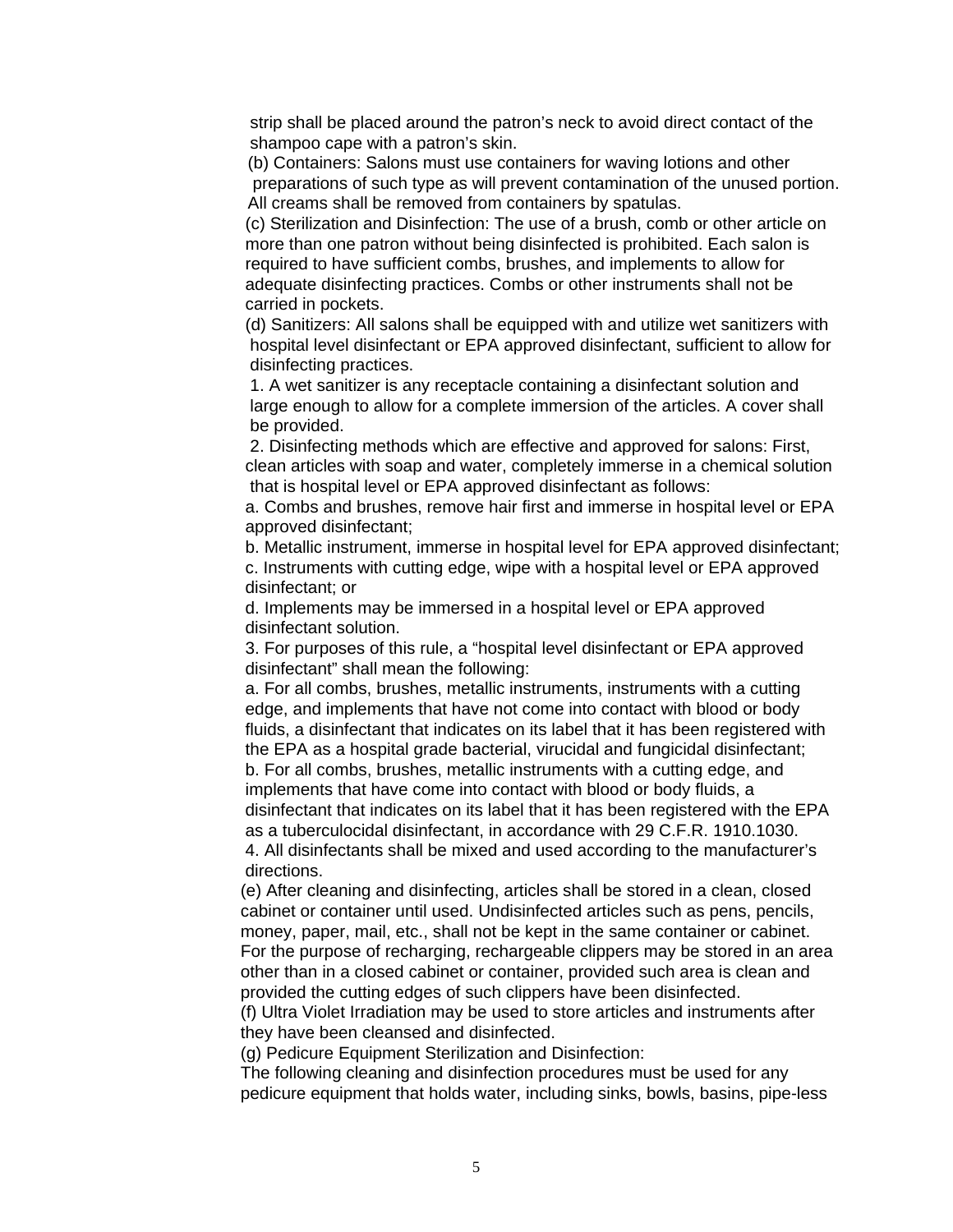spas, and whirlpool spas:

 1. After each client, all pedicure units must be cleaned with a low-foaming soap or detergent with water to remove all visible debris, then disinfected with an EPA registered hospital grade bactericidal, fungicidal, virucidal, and pseudomonacidal disinfectant used according to manufacturers instructions for at least ten (10) minutes. If the pipe-free foot spa has a foot plate, it should be removed and the area beneath it cleaned, rinsed, and wiped dry.

 2. At the end of each day of use, the following procedures shall be used: a. All filter screens in whirlpool pedicure spas or basins for all types of foot spas must be sanitized. All visible debris in the screen and the inlet must be removed and cleaned with a low-foaming soap or detergent and water. For pipe-free systems, the jet components or foot plate must be removed and cleaned and any debris removed. The screen, jet, or foot plate must be completely immersed in an EPA registered, hospital grade bactericidal, fungicidal, virucidal, and pseudomonacidal disinfectant that is used according to manufacturer's instructions. The screen, jet, or foot plate must be replaced after disinfection is completed and the system is flushed with warm water and low-foaming soap for 5 minutes, rinsed, and drained.

 b. After the above procedures are completed, the basin should be filled with clean water and the correct amount of EPA registered disinfectant. The solution must be circulated through foot spa system for 10 minutes and the unit then turned off. The solution should remain in the basin for at least 6 to 10 hours. Before using the equipment again, the basin system must be drained and flushed with clean water.

 3. Once each week, subsequent to completing the required end-of-day cleaning procedures, the basin must be filled with a solution of water containing one teaspoon of 5.25% bleach for each gallon of water. The solution must be circulated through the spa system for 5 to 10 minutes and then the solution must sit in the basin for at least 6 hours. Before use, the system must be drained and flushed.

 4. A record or log book containing the dates and times of all pedicure cleaning and disinfection procedures must be documented and kept in the pedicure area by the salon and made available for review upon request by a consumer or a Department inspector.

 (3) No cosmetology or specialty salon shall be operated in the same licensed space allocation with any other business which adversely affects the sanitation of the salon, or in the same licensed space allocation with a school teaching cosmetology or a specialty licensed under Chapter 477, F.S., or in any other location, space, or environment which adversely affects the sanitation of the s salon. In order to control the required space and maintain proper sanitation, where a salon adjoins such other business or school, or such other location, space or environment, there must be permanent walls separating the salon from the other business, school, location, space, or environment and there must be separate and distinctly marked entrances for each.

 (4) Evidence that the full salon contains a minimum of 200 square feet of floor space. No more than two (2) cosmetologists or specialists may be employed in a salon which has only the minimum floor space.

 (5) A specialty salon offering only one of the regulated specialties shall evidence a minimum of 100 square feet used in the performance of the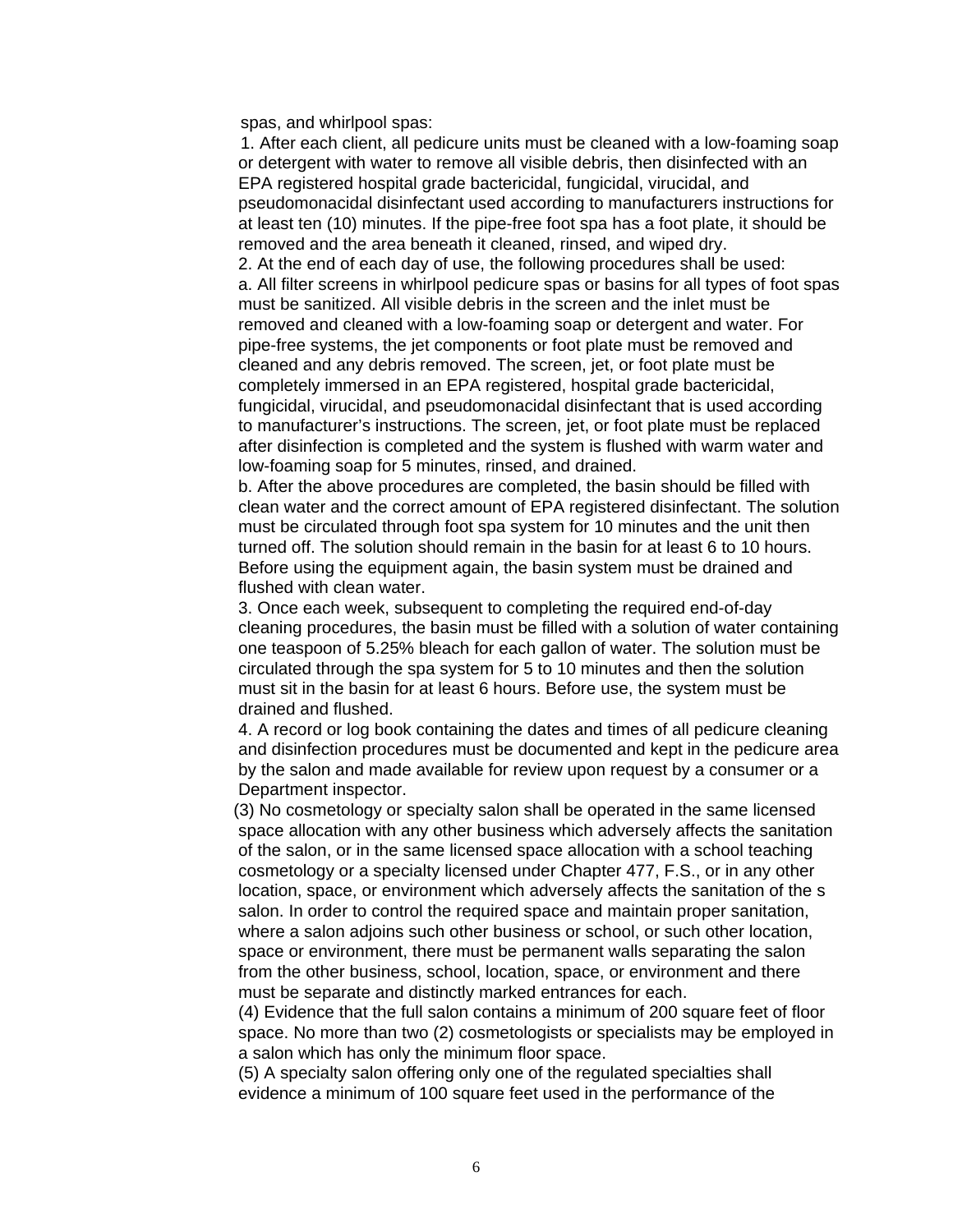specialty service and shall meet all the sanitation requirements stated in this section. No more than one specialist or cosmetologist may be employed in a specialty salon with only the minimum floor space. An additional 50 square feet will be required for each additional specialist or cosmetologist employed. (6) For purposes of this rule, "permanent wall" means a vertical continuous structure of wood, plaster, masonry, or other similar building material, which is physically connected to a salon's floor and ceiling, and which serves to delineate and protect the salon.

The board agreed to change the references in  $(1)(c)$ 1. and  $(1)(c)$ 2. from "closed" container" and "waste receptacle" to "covered waste receptacle." The board agreed that references to "sanitize" should be changed to "clean." The board agreed to add (2)(d)2.e. to also include the requirement to clean and disinfect shampoo bowls, neck rests, facial beds in between patrons. Mr. Dolan was asked to reseach federal laws regarding allowance of service animals in public places for possible incorporation in the rule. A draft of this rule will be included on the January 2013 agenda.

 61G5-30.001, Florida Administrative Code – Disciplinary Guidelines. **(Proposed rule amendments included below.)**

 The Board shall act in accordance with the following guidelines when it finds the enumerated violations in disciplinary cases. The Board shall impose a penalty within the range of each applicable disciplinary violation set forth below unless the Board finds an aggravating or mitigating circumstance, in which case the Board may deviate from the guideline penalty.

| (2) VIOLATION                                                                                                                                                                  | <b>PENALTY RANGE</b>                                                                                                                                                                                                                                                                                                                      |
|--------------------------------------------------------------------------------------------------------------------------------------------------------------------------------|-------------------------------------------------------------------------------------------------------------------------------------------------------------------------------------------------------------------------------------------------------------------------------------------------------------------------------------------|
| (a) Unlicensed cosmetology or<br>specialty practice.<br>$(477.0265(1)(a)$ or $477.029(1)(a)$ ,<br>F.S.                                                                         | For an individual who was never licensed,<br>a fine of \$500. For a licensee or registrant<br>who fails to properly renew, a fine of \$50<br>for every month or partial month during<br>which the individual was unlicensed or<br>unregistered, up to a maximum of \$500.                                                                 |
| (b) Unlicensed Salon and<br>Delinquent Salon License.<br>$(477.0265(1)(b)1.$ or<br>$477.029(1)(b)$ , F.S.)                                                                     | For a salon which has never been<br>licensed, or for which the salon license has<br>expired, a fine of \$500. For a salon license<br>which has become delinguent, a fine of<br>\$50 for every month or partial month of<br>delinquency during which the salon has<br>operated, up to a total of \$500.                                    |
| (c) Permitting a person without a<br>license or registration, unless<br>exempt, to perform cosmetology<br>services or any specialty in a<br>salon.<br>(477.0265(1)(b)2., F.S.) | For a violation involving a person who was<br>never licensed or registered in Florida, a<br>fine of \$250 to \$500. For a violation<br>involving a person who failed to properly<br>renew or whose exemption has<br>terminated, a fine of \$50 for every month<br>or partial month during which the violation<br>took place, up to \$500. |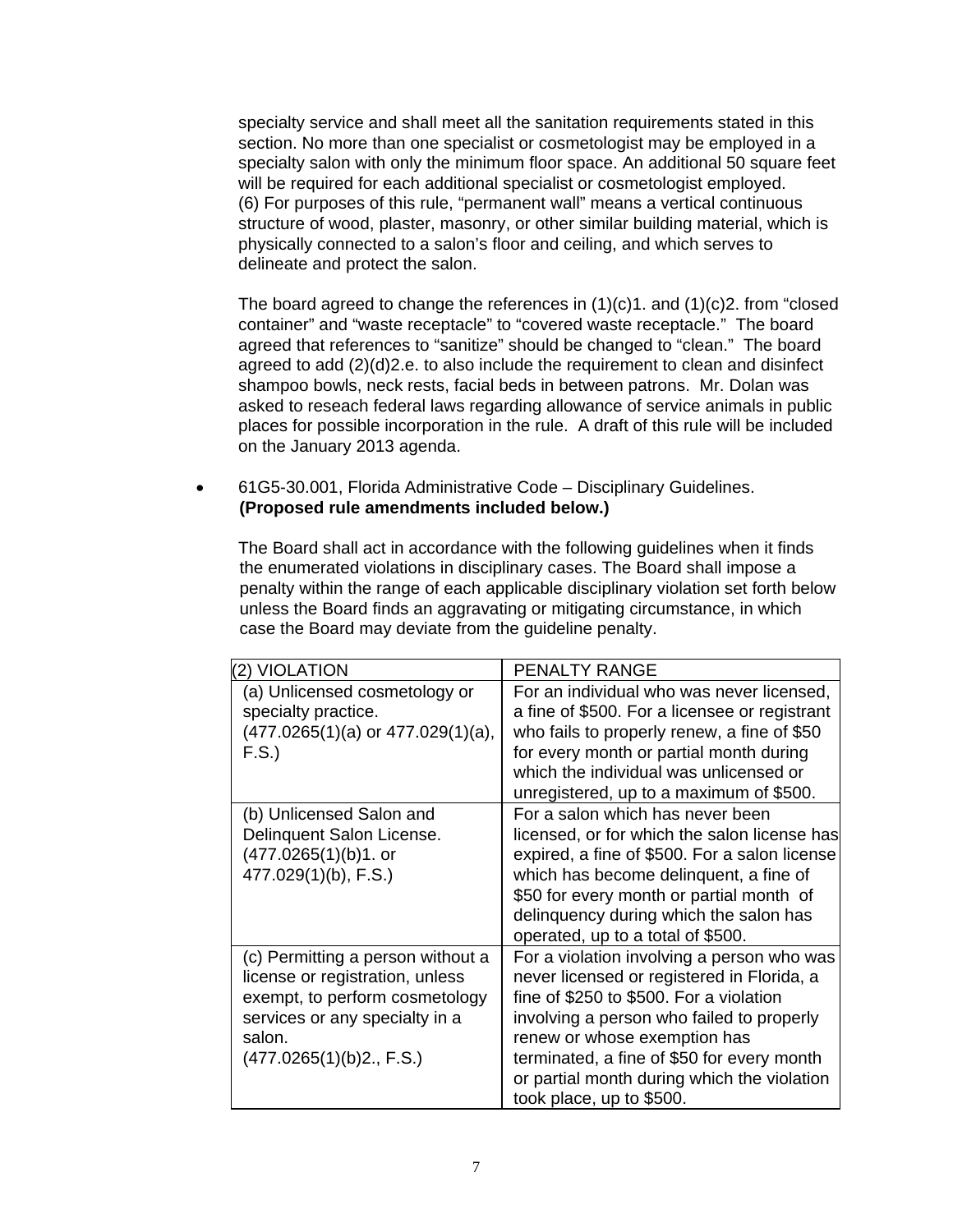| (d) Permitting an employee to<br>practice cosmetology or a<br>specialty without being duly<br>licensed, registered, or otherwise<br>authorized.<br>$(477.0265(1)(d)$ or $477.029(1)(c)$ ,<br>F.S.                                                                                                  | For employing a person who was never<br>licensed or registered in Florida, or who is<br>not exempt, a fine of \$250 to \$500. For<br>employing a person who failed to properly<br>renew or whose exemption has<br>terminated, a fine of \$50 for every month<br>or partial month during which the person<br>was employed, up to \$500. |
|----------------------------------------------------------------------------------------------------------------------------------------------------------------------------------------------------------------------------------------------------------------------------------------------------|----------------------------------------------------------------------------------------------------------------------------------------------------------------------------------------------------------------------------------------------------------------------------------------------------------------------------------------|
| (e) Engage in willful or repeated<br>violations of Chapter 477, F.S., or<br>any rule adopted by the Board.<br>(477.0265(1)(c), F.S.)                                                                                                                                                               | For a first offense, a fine of \$500. For a<br>subsequent offense, a fine of \$500 and<br>suspension or revocation of any license or<br>registration issued pursuant to Chapter<br>477, F.S.                                                                                                                                           |
| (f) Obtain or attempt to obtain a<br>license or registration for money,<br>other than the required fee, or<br>any other thing of value or by<br>fraudulent misrepresentations.<br>(477.0265(1)(e), F.S.)                                                                                           | A fine of \$500 and denial or revocation of<br>the license or registration.                                                                                                                                                                                                                                                            |
| (g) Using or attempting to use a<br>suspended or revoked<br>cosmetology license or specialty<br>registration to practice<br>cosmetology or a specialty.<br>$(477.0265(1)(f)$ or $477.029(1)(g)$ ,<br>F.S.                                                                                          | A fine of \$500 and suspension for one<br>year of any license or registration issued<br>pursuant to Chapter 477, F.S., or denial or<br>revocation of license or registration.                                                                                                                                                          |
| (h) Advertising or implying that<br>skin care services or body<br>wrapping are related to massage<br>therapy, except as allowed by<br>statute.<br>(477.0265(1)(g), F.S.)                                                                                                                           | A fine of \$100 to \$200 for the first offense;<br>a fine of \$500 for subsequent offenses.                                                                                                                                                                                                                                            |
| (i) Use or possess a product<br>containing a liquid nail monomer<br>containing any trace of methyl<br>methacrylate (MMA).<br>(477.0265(1)(h), F.S.)<br>(i) License or registration<br>obtained by fraud or false or<br>forged evidence.<br>$(477.028(1)(a), 477.028(2)(a)$ or<br>477.029(e), F.S.) | A fine of \$500 for the first offense; a fine of<br>\$500 and/or suspension with a<br>reinspection of the premises prior to<br>reinstatement of the license, or revocation<br>for a subsequent offense.<br>A fine of \$500 and revocation of the salon<br>license, cosmetology license, or specialty<br>registration.                  |
| (k) Guilty of fraud, deceit, gross<br>negligence, incompetency, or<br>misconduct in practice or<br>instruction of cosmetology or<br>specialty, or in operation of the<br>salon.<br>(477.028(1)(b) or 477.028(2)(b),                                                                                | A fine of \$200 to \$500 and suspension or<br>revocation of the salon license,<br>cosmetology license, or specialty<br>registration.                                                                                                                                                                                                   |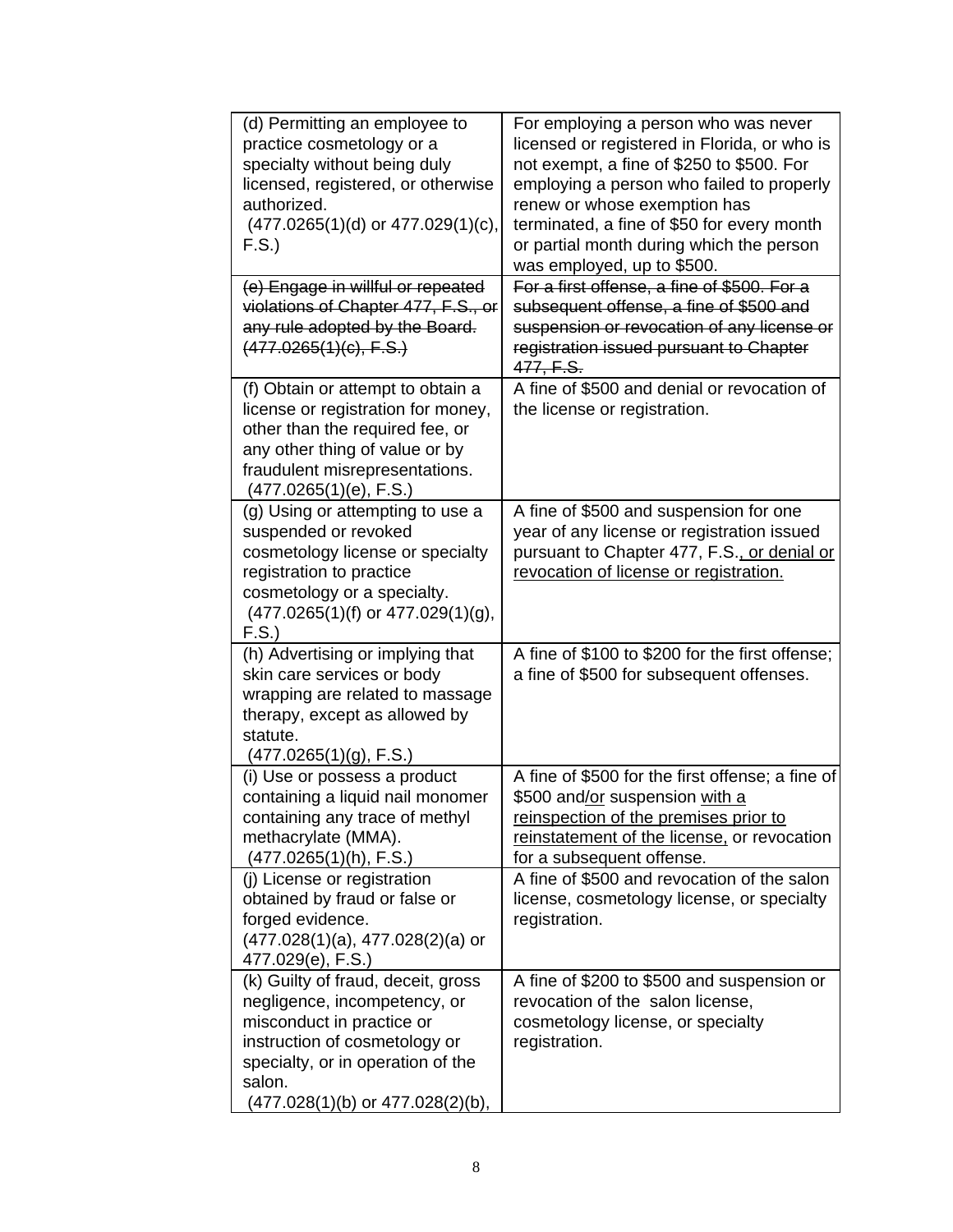| F.S.                                                                                                                                                                                 |                                                                                                                                                                                                                                                                                                                                                                           |
|--------------------------------------------------------------------------------------------------------------------------------------------------------------------------------------|---------------------------------------------------------------------------------------------------------------------------------------------------------------------------------------------------------------------------------------------------------------------------------------------------------------------------------------------------------------------------|
| (I) License or registration holder is<br>guilty of aiding, assisting,<br>procuring, or advising any<br>unlicensed person to practice as<br>a cosmetologist.<br>(477.028(1)(c), F.S.) | A fine of \$250 for the first offense. A fine of<br>\$500 and revocation or suspension of<br>salon license, cosmetology license, or<br>specialty registration for a subsequent<br>offense.                                                                                                                                                                                |
| (m) Present license of another as<br>his or her own license.<br>(477.029(1)(d), F.S.)                                                                                                | A fine of \$500 and a reprimand for the first<br>offense. A fine of \$500 and refusal to<br>certify for licensure for a subsequent<br>offense.                                                                                                                                                                                                                            |
| (n) Impersonate any other<br>licenseholder of like or different<br>name.<br>(477.029(1)(f), F.S.)                                                                                    | A fine of \$500 and a 6 month suspension<br>of any other license or registration held<br>pursuant to Chapter 477, F.S.                                                                                                                                                                                                                                                    |
| (o) Violate or refuse to comply<br>with:                                                                                                                                             |                                                                                                                                                                                                                                                                                                                                                                           |
| 1. Any provision of Chapter 455,<br>F.S., or final order of the Board or<br>the Department;                                                                                          | A fine of \$500 and suspension, revocation,<br>or refusal to certify to the department for<br>licensure.                                                                                                                                                                                                                                                                  |
| 2. Any provision of Chapter 477,<br>F.S., or a rule of the Board or the<br>Department except as otherwise<br>provided;                                                               | A fine of \$100 to \$200 for the first violation.<br>A fine of \$300 to \$500 for a subsequent<br>violation. A fine of \$500 and suspension or<br>revocation of license or registration for a<br>refusal to comply.                                                                                                                                                       |
| 3. Salon requirements<br>subsections 61G5-20.002(2)-(6),<br>F.A.C., relating to sanitation and<br>safety; or                                                                         | A fine of \$50 per violation for less than<br>three violations. A fine of \$250 for three to<br>four violations. A fine of \$500 for five or<br>more violations, and suspension of the<br>license with a reinspection prior to<br>reinstatement of the license. A fine of \$250<br>for a salon operating without sterilization<br>equipmentproper disinfection practices. |
| 4. Display of documents Rule<br>61G5-20.004, F.A.C., relating to<br>display of licenses and inspection<br>sheets.<br>(477.029(1)(h)-(i), F.S.)                                       | A fine of \$100 for each violation for the first<br>offense. A fine of \$200 to \$300 for each<br>subsequent offense.                                                                                                                                                                                                                                                     |

 (3) When the Board finds that any person licensed or registered under Chapter 477, F.S., has committed any of the acts set forth in Section 477.028, F.S., it is recommended that the Board issue a final order imposing a revocation of the license or registration involved in any such violation.

 (4) Based upon consideration of the following factors, the Board may impose disciplinary action other than the penalties recommended above:

(a) The danger to the public;

(b) The length of time since date of violation;

(c) The number of complaints filed against the licensee;

(d) The length of time licensee or registrant has practiced;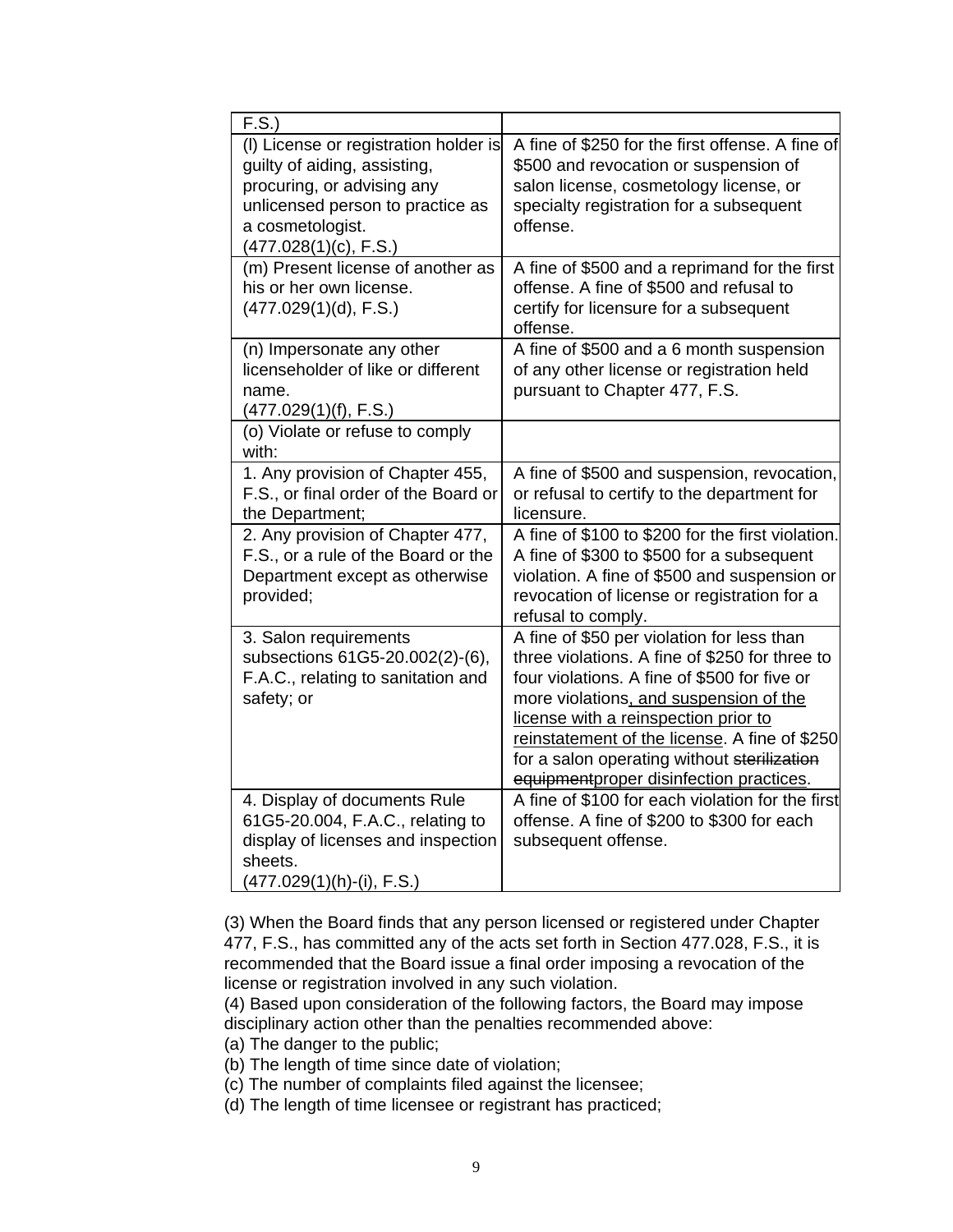(e) The actual damage, physical or otherwise, caused by the violation;

(f) The deterrent effect of the penalty imposed;

(g) The effect of the penalty upon the licensee's or registrant's livelihood;

(h) Any efforts for rehabilitation;

(i) The actual knowledge of the licensee or registrant pertaining to the violation;

(j) Attempts by licensee or registrant to correct or stop violations or refusal by licensee or registrant to correct or stop violations;

(k) Related violations against a licensee or registrant in another state including findings of guilt or innocence, penalties imposed and penalties served;

(l) Actual negligence of the licensee or registrant pertaining to any violations;

(m) Penalties imposed for related offenses under subsection (1) above;

(n) Any other mitigating or aggravating circumstances.

(5) Penalties imposed by the Board pursuant to Rule 61G5-30.001, F.A.C., may be imposed in combination or individually but may not exceed the limitations enumerated below:

(a) Issuance of a reprimand or censure.

(b) Imposition of an administrative fine not to exceed \$500 for each count or separate offense.

(c) Placement on probation for a period of time and subject to such reasonable conditions as the Board may

#### specify.

(d) Revocation or suspension of any license or registration issued pursuant to Chapter 477, F.S.

(e) Refusal to certify to the Department an applicant for licensure or registration.

(6) The provisions of subsections (1) through (5) above shall not be construed so as to prohibit civil action or criminal prosecution as provided for in Section 477.0265(2) or Section 477.031, F.S., and the provisions of subsections (1) through (5) above shall not be construed so as to limit the ability of the Board to enter into binding stipulations with accused parties as per Section 120.57(3), F.S. (7) In every case the Board imposes a monetary fine, it shall also suspend the Respondent's license(s). However, to enable the Respondent to pay the fine, the suspension shall be stayed for the time period specified in the Board's final order in accordance with Rule 61G5-17.016, F.A.C. If the fine is paid within that time period, the suspension shall not take effect; if the fine is not paid within that time period, then the stay shall expire and the suspension shall take effect. Thereafter, upon payment of the fine, the suspension shall be lifted.

 61G5-31.004, Florida Administrative Code – Hair Braiding, Hair Wrapping, and Body Wraping Course Requirements. **(Current rule language below.)** 

(1) All hair braiding courses taught for purposes of qualifying an individual for initial registration as a hair braider shall be a two-day, 16-hour course; and, shall be approved by the Board prior to the course being taught for registration qualification purposes. To be considered for approval by the Board, the course shall consist of the following:

(a) 5 hours of instruction regarding HIV/AIDS and other communicable diseases. At the conclusion of this instruction a student shall be able to understand:

1. The causes of HIV/AIDS, hepatitis, tuberculosis, and other communicable diseases and how these diseases are spread;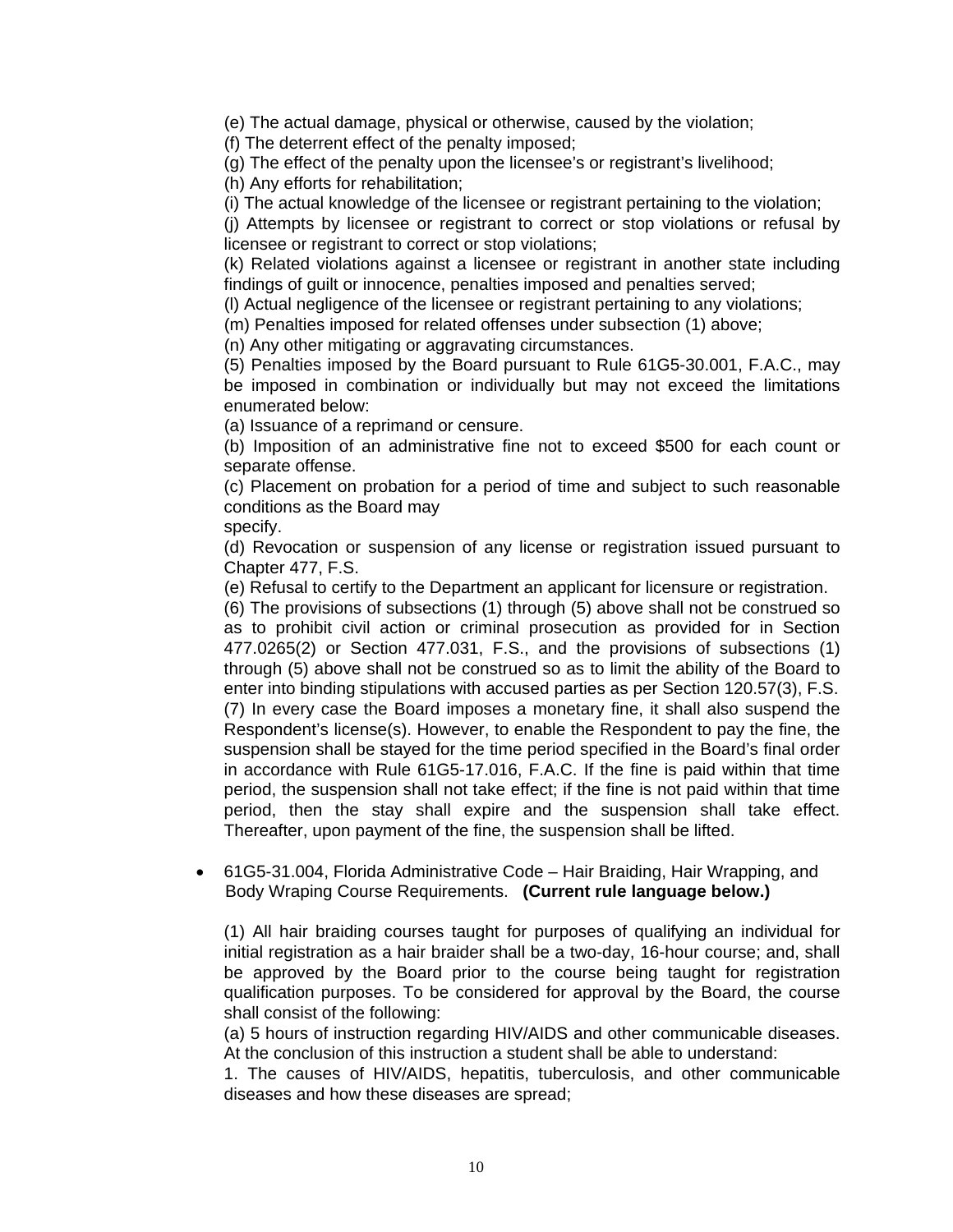2. The dangers associated with these diseases; and

3. How to avoid contamination from the diseases in the practice of hair braiding.

(b) 5 hours of instruction regarding sanitation and sterilization. At the conclusion of this instruction a student shall be able to understand:

1. Universal sanitation and sterilization precautions;

2. How to distinguish between disinfectants and antiseptics; and

3. How to sanitize hands and disinfect tools used in the practice of hair braiding.

(c) 4 hours of instruction regarding disorders and diseases of the scalp. At the conclusion of this instruction a student shall be able to understand:

1. Disorders and diseases of the scalp and how to distinguish between them; and

2. When hair braiding services can be performed on a client with disorders or diseases of the scalp.

(d) 2 hours of instruction regarding the laws and rules of the Board which affect and govern the practice of hair braiding. At the conclusion of this instruction a student shall be able to understand:

1. The laws and rules of the Board that protect the health, safety, and welfare of the consumer;

2. The laws and rules of the Board that determine where and when an individual may legally practice hair braiding;

3. The function of the Board of Cosmetology, how its members are appointed, and their duties;

4. The laws and rules of the Board which specify prohibited conduct, and the penalties for failure to follow the laws and rules; and

5. The dates, fees, and requirements for renewal of a hair braiding registration.

(2) All hair wrapping courses taught for purposes of qualifying an individual for initial registration as a hair wrapper shall be a one-day, 6-hour course; and, shall be approved by the Board prior to the course being taught for registration qualification purposes. To be considered for approval by the Board, the course shall consist of the following:

(a) Two (2) hours of instruction regarding HIV/AIDS and other communicable diseases. At the conclusion of this instruction, a student shall be able to understand:

1. The causes of HIV/AIDS, hepatitis, tuberculosis, and other communicable diseases and how these diseases are spread;

2. The dangers associated with these diseases; and

3. How to avoid contamination from the diseases in the practice of hair wrapping.

(b) Two (2) hours of instruction regarding sanitation and sterilization. At the conclusion of this instruction, a student shall be able to understand:

1. Universal sanitation and sterilization precautions;

2. How to distinguish between disinfectants and antiseptics; and

3. How to sanitize hands and disinfect tools used in the practice of hair wrapping.

(c) One (1) hour of instruction regarding disorders and diseases of the scalp. At the conclusion of this instruction, a student shall be able to understand:

1. disorders and diseases of the scalp and how to distinguish between them; and 2. when hair wrapping services can be performed on a patron with disorders or diseases of the scalp.

(d) One (1) hour of instruction regarding the laws and rules of the Board which affect and govern the practice of hair wrapping. At the conclusion of this instruction, a student shall be able to understand: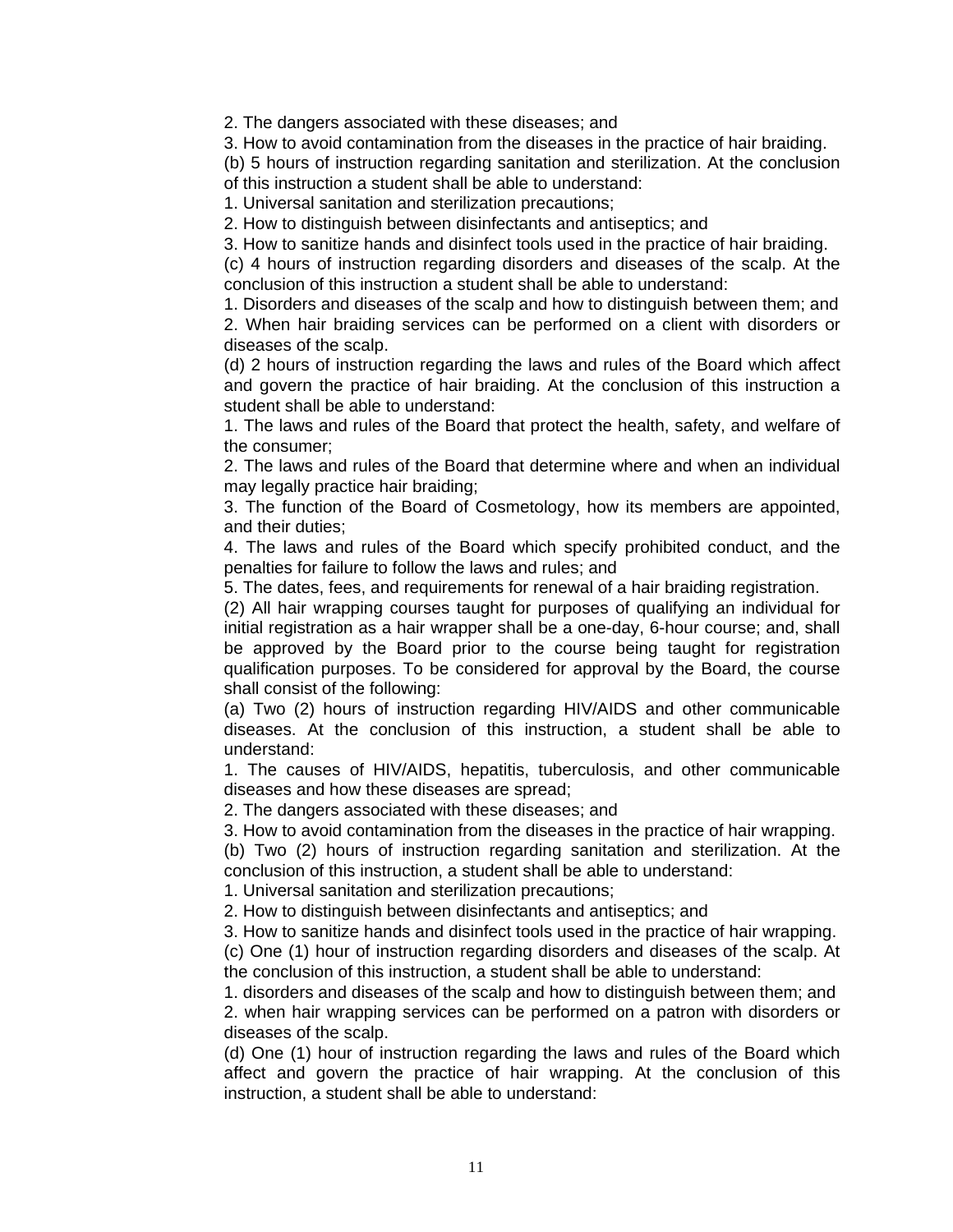1. The laws and rules of the Board that protect the health, safety, and welfare of the consumer;

2. The laws and rules of the Board that determine where and when an individual may legally practice hair

wrapping;

3. The function of the Board of Cosmetology, how its members are appointed, and their duties;

4. The laws and rules of the Board which specify prohibited conduct, and the penalties for failure to follow the laws and rules;

5. The dates, fees, and requirements for renewal of a hair wrapping registration.

(3) All body wrapping courses taught for purposes of qualifying an individual for initial registration as a body wrapper shall be a two-day, 12-hour course; and, shall be approved by the Board prior to the course being taught for registration qualification purposes. To be considered for approval by the Board, the course shall consist of the following:

(a) Three (3) hours of instruction regarding HIV/AIDS and other communicable diseases. At the conclusion of this instruction, a student shall be able to understand:

1. The causes of HIV/AIDS, hepatitis, tuberculosis, and other communicable diseases and how these diseases are spread;

2. The dangers associated with these diseases; and,

3. How to avoid contamination from the diseases in the practice of body wrapping.

(b) Four (4) hours of instruction regarding sanitation and sterilization. At the conclusion of this instruction, a student shall be able to understand:

1. Universal sanitation and sterilization precautions;

2. How to distinguish between disinfectants and antiseptics; and,

3. How to sanitize hands and disinfect tools used in the practice of body wrapping.

(c) Four (4) hour of instruction regarding disorders and diseases of the skin. At the conclusion of this instruction, a student shall be able to understand:

1. Disorders and diseases of the skin and how to distinguish between them; and,

2. When skin wrapping services can be performed on a patron with disorders or diseases of the skin.

(d) One (1) hour of instruction regarding laws and rules of the Board which affecting and govern the practice of body wrapping. At the conclusion of this instruction, a student shall be able to understand:

1. The laws and rules of the Board that protect the health, safety, and welfare of the consumer;

2. The laws and rules of the Board that determine where and when an individual may legally practice body wrapping;

3. The function of the Board of Cosmetology, how its members are appointed, and their duties;

4. The laws and rules of the Board which specify prohibited conduct, and the penalties for failure to follow the

laws and rules;

5. The dates, fees, and requirements for renewal of a body wrapping registration. (4) All proposed hair braiding, hair wrapping, or body wrapping courses must be submitted for presentation to the Board no later than 30 days prior to the next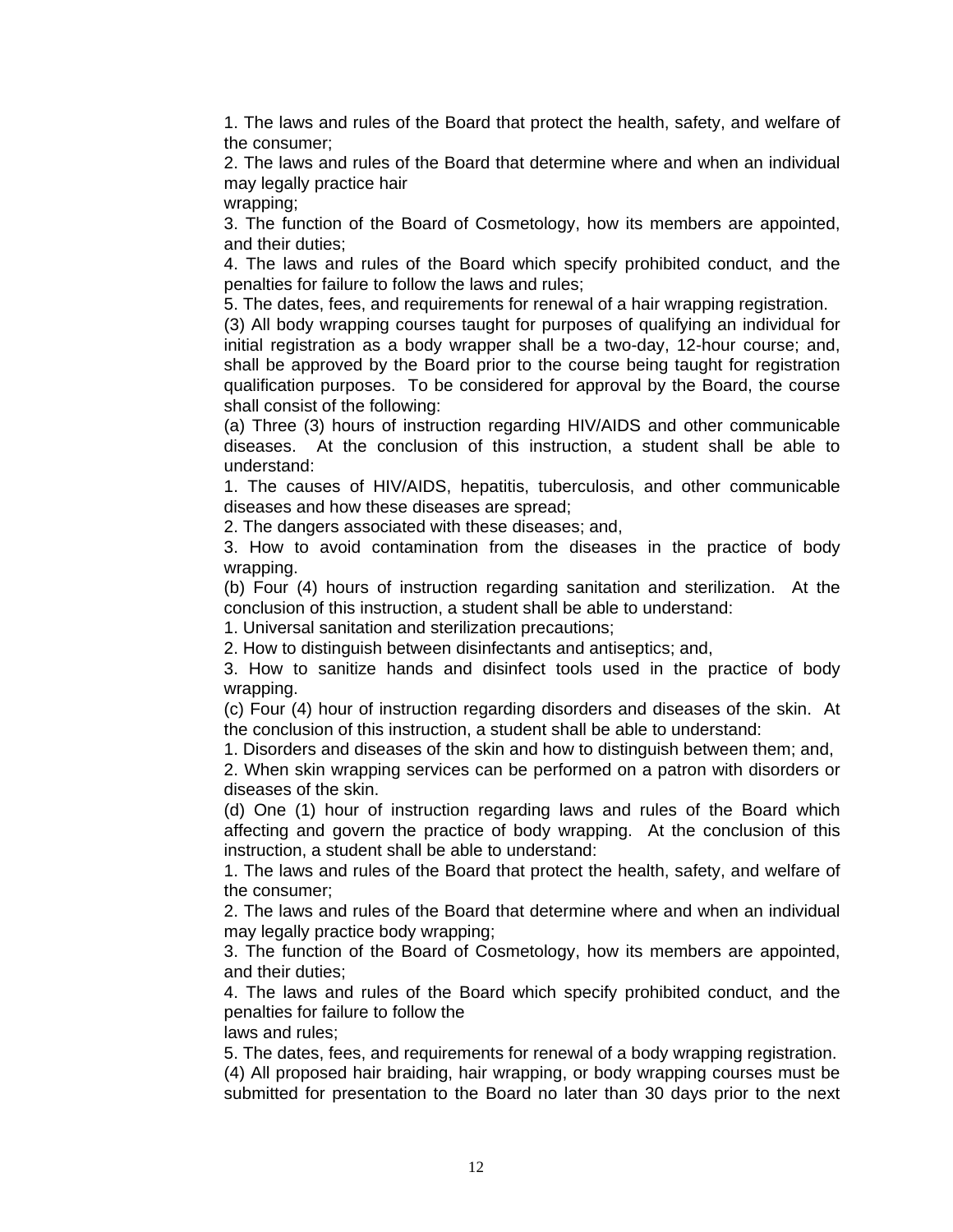regularly scheduled meeting of the Board at which the proposed course is to be considered for approval. No hair braiding, hair wrapping, or body wrapping course may be taught for credit towards the initial hair braiding, hair wrapping, or body wrapping registration requirements until it has been reviewed and approved by the Board.

(5) All providers of hair braiding, hair wrapping, and body wrapping courses shall provide to all individuals who successfully complete the course a certificate of completion which shall indicate the title of the course completed, the provider's name, the student name, the date of the course, and the total number of hours successfully completed.

The board agreed that there should no longer be a requirement for the hair braiding, hair wrapping and body wrapping courses be offered only in-person. The board agreed to strike all references to the total number of days for a course offering. The board also agreed that source publication dates should be included in the course materials and that a complete copy of the course as will be provided to the licensee should be required for submission with the course application. A draft of this rule will be included on the January 2013 agenda.

#### Rule 61G5-32.001, Florida Administrative Code – Continuing Education. **(Current rule language below.)**

(1) Prior to the expiration of each biennial licensure period, and as a condition for renewal of their cosmetology license or specialty registration, all licensed cosmetologists and registered specialists shall complete a minimum of sixteen (16) hours of continuing education which shall include, at a minimum, all of the following subjects as they relate to the practice of cosmetology:

(a) A minimum of two (2) hours of instruction regarding HIV/AIDS and other communicable diseases which shall consist of:

1. Education on the modes of transmission, infection control procedures, clinical management, and prevention of HIV and AIDS; and

2. Discussion of attitudes towards HIV and AIDS as well as appropriate behavior in dealing with persons who may have the virus or syndrome.

(b) A minimum of three (3) hours of instruction regarding sanitation and sterilization which shall consist of instruction regarding:

1. Universal sanitation and sterilization precautions;

2. How to distinguish between disinfectants and antiseptics; and

3. How to sanitize hands and disinfect tools used in the practice of cosmetology.

(c) A minimum of one (1) hour of instruction regarding Occupational Safety and Health Administration regulations.

(d) A minimum of one (1) hour of instruction regarding issues of workers' compensation as they pertain to Florida law.

(e) A minimum of two (2) hours of instruction regarding state and federal laws and rules as they pertain to cosmetologists, cosmetology, salons, specialists, specialty salons, and booth renters; specifically including but not limited to Chapter 477, F.S., and the Rules of the Board. At a minimum this instruction shall include the following:

1. The laws and rules of the Board that protect the health, safety, and welfare of the consumer;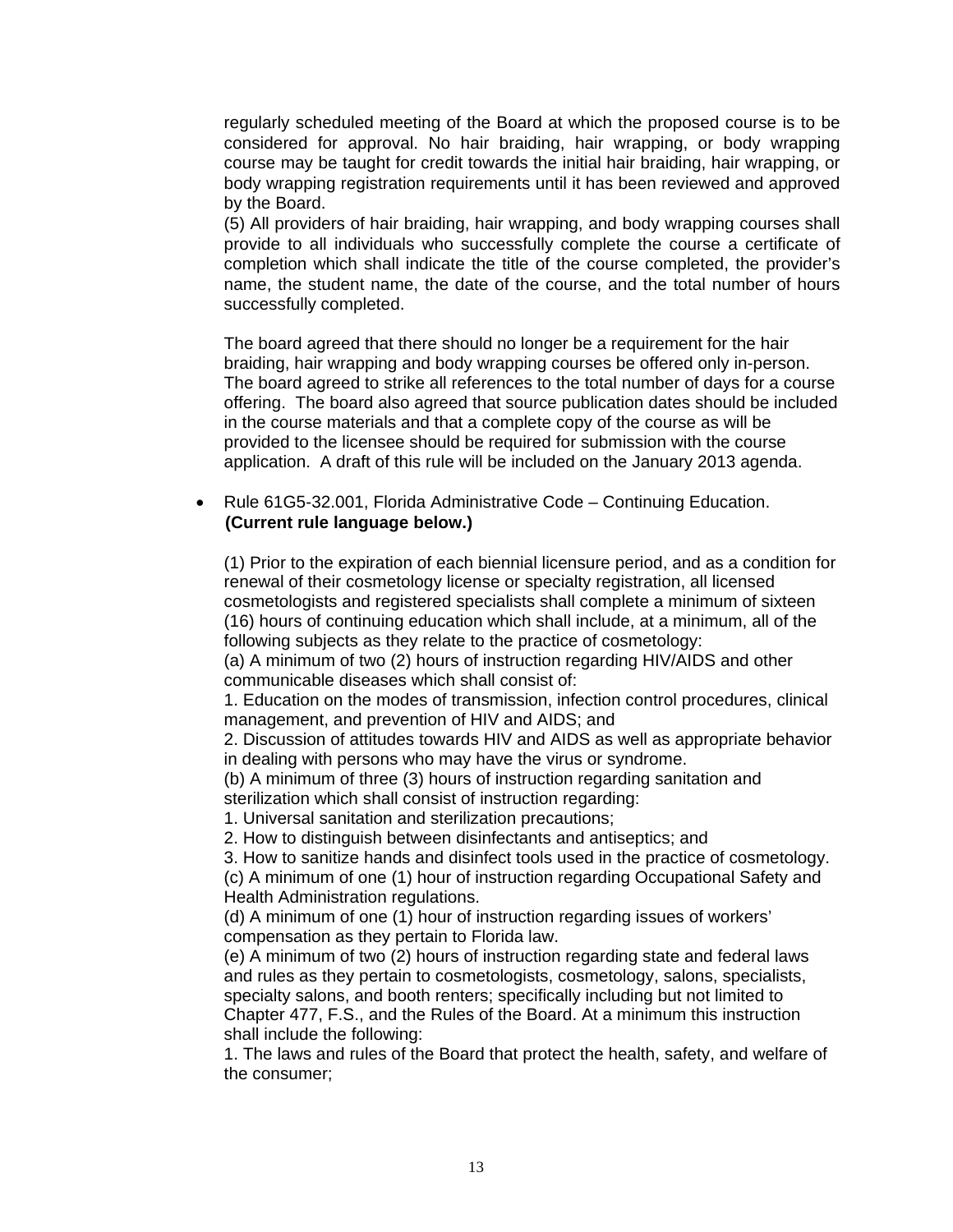2. The laws and rules of the Board that determine where and when individuals may legally practice cosmetology and specialties;

3. The functions of the Board of Cosmetology, how its members are appointed, and their duties;

4. The laws and rules of the Board which specify prohibited conduct, and the penalties for failure to follow the laws and rules;

5. Salon requirements and inspections; and

6. The dates, fees, and requirements for renewal of cosmetology licenses, salon licenses, and specialty registrations.

(f) A minimum of two (2) hours of instruction regarding chemical makeup as it pertains to hair, skin, and nails.

(g) A minimum of one (1) hour of instruction regarding environmental issues. (h) A minimum of four (4) hours of continuing education to be composed of additional instruction in any of the subjects set forth above or such other subject or subjects as the licensee may choose provided that the subject or subjects chosen relate to the practice of cosmetology and serve to ensure the protection of the public; and, provided that the course in which such subjects are taught has been approved by the Board prior to its being taught for continuing education purposes, and provided the licensee or registrant has not previously taken the course during the current licensure period.

(2) Home study courses, video courses, and courses which are given at cosmetology conferences may be counted toward the required hours of continuing education provided that, prior to their being taught, they have been approved by the Board as including instruction in subjects as set forth by this rule and as complying with all other requirements as set forth in this rule.

(3) All continuing education home study courses shall include a written postcourse examination which must be graded by the course provider. Post-course examinations may be open-book examinations. In order to receive continuing education credit for the course, licensees or registrants must achieve a 75% passing score on all post-course examinations.

(4) All licensees and registrants who successfully complete a continuing education course shall be provided with a certificate of completion by the provider of the continuing education course which shall indicate the provider's name and provider number, the course title and course number, the licensee's or registrant's name and license or registration number, the date the course was completed, and the total number of hours successfully completed in each subject covered by the continuing education course. All licensees and registrants shall retain the certificate of completion for all continuing education courses successfully completed by the licensee or registrant for a period of not less than three (3) years following the first license or registration renewal following the completion of the course.

(5) Licensees holding two or more licenses subject to the HIV/AIDS education course requirement shall present all license numbers to the provider of such course.

(6) PROVIDER APPROVAL AND REQUIREMENTS.

(a) All providers of continuing education courses must be approved by the Board prior to offering continuing education courses. All individuals or organizations seeking to be approved as a continuing education provider shall submit to the Department, or if the Department shall contract with a private entity to administer the continuing education program then to such private entity, no later than 60 days prior to the next scheduled Board meeting at which the application is to be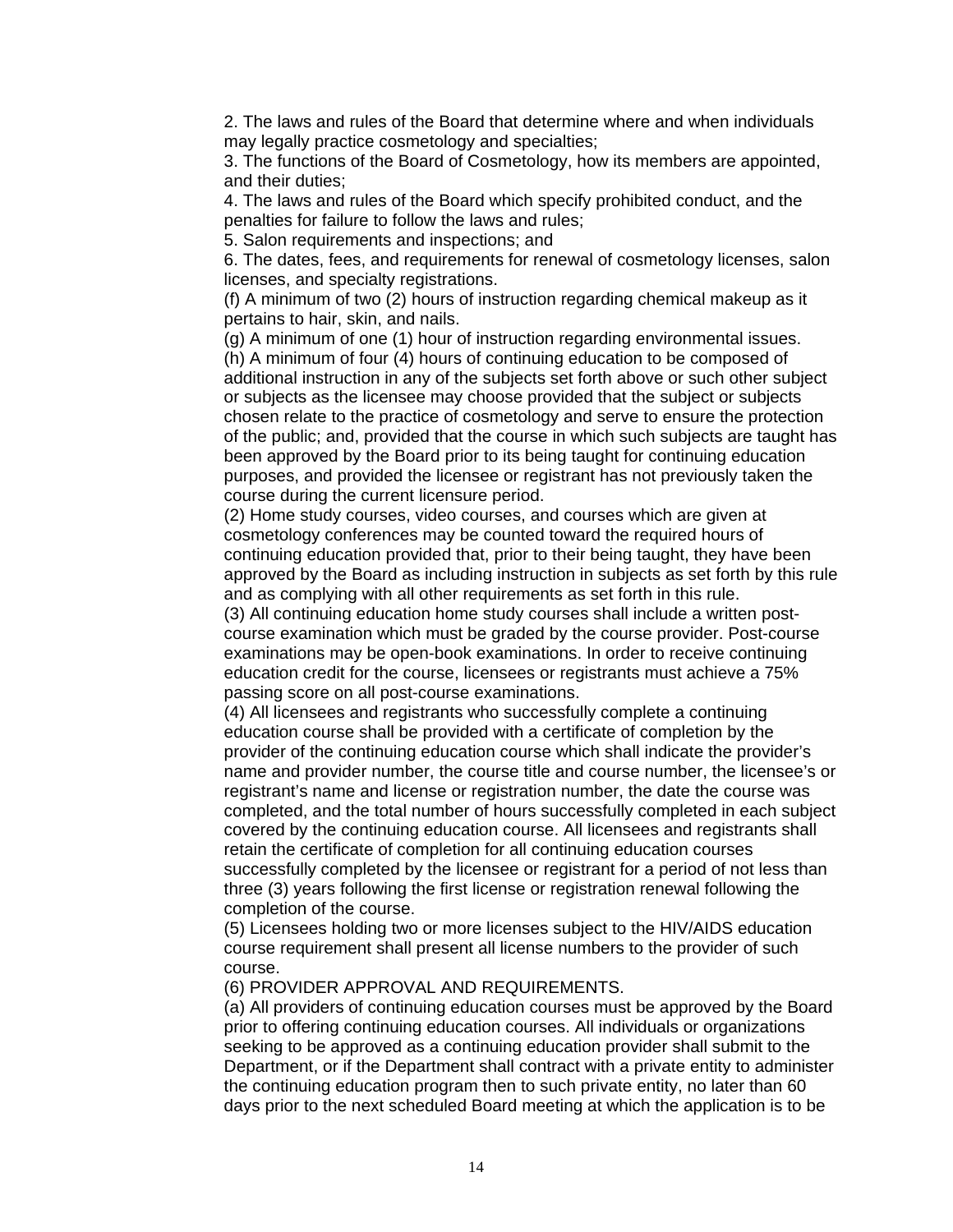considered for approval. A complete application for continuing education provider status shall consist of the following items and information:

1. A completed application on Form # DBPR COSMO 10, Application for Continuing Education Provider Approval, which is hereby incorporated by reference, effective May 29, 2012, copies of which may be obtained from the Board office, or if the Department shall contract with a private entity to administer the continuing education program then from such private entity; 2. A fee of \$250; and

#### 3. A sample copy of the certificate of completion which the provider shall supply to all licensees or registrants who successfully complete courses given by the provider. The certificate of completion shall indicate on its face areas for the inclusion of the information as required by paragraph (6)(d) of this rule. (b) Upon approval by the Board of the individual or organization as a continuing education provider, a continuing education provider number will be assigned to the provider; and, shall be included in all future correspondence or submissions by the provider to the Board, the Department, or any private entity contracted with by the Department to administer the continuing education program. (c) Once the Department shall contract with a private entity to administer the continuing education program, then for each continuing education course taught, all continuing education providers shall submit to such private entity, a list of all

attendees successfully completing the continuing education course within 21

days of the completion of the course. The list shall include the provider's name and provider number, the course title and course number, the licensee's or registrant's name and license or registration number, the date the course was completed, and the total number of hours successfully completed in each subject covered during the continuing education course. For home study courses offered by a continuing education provider, the provider shall supply the name and license or registration number for each individual successfully completing the course within 21 days following the determination by the provider that the individual has successfully completed the home study course together with the provider's name and provider number, the home study course title and course number, and the date the course was completed. All lists and information shall be provided to the private entity in such form as determined by private entity. (d) All continuing education providers shall provide a certificate of completion to all licensees and registrants who successfully complete a continuing education course which shall indicate on the certificate's face the provider's name and provider number, the course title and course number, the licensee's or registrant's name and license or registration number, the date the course was completed, and the total number of hours successfully completed in each subject

(e) Continuing education providers shall electronically provide to the Department the list of attendees at each of its offered courses within 30 business days of the completion of the course. However, the continuing education provider shall electronically report to the Department completion of a licensee's course within 10 business days beginning on the 30th day before the renewal deadline or prior to the renewal date, whichever occurs sooner. For home study courses, the provider shall electronically supply the list of those individuals successfully completing the course by the 5th of the month following the calendar month in which the provider received documentation and was able to determine the successful completion of the course by the individual. This list shall include the provider's name and provider number, the name and license or registration

covered by the continuing education course.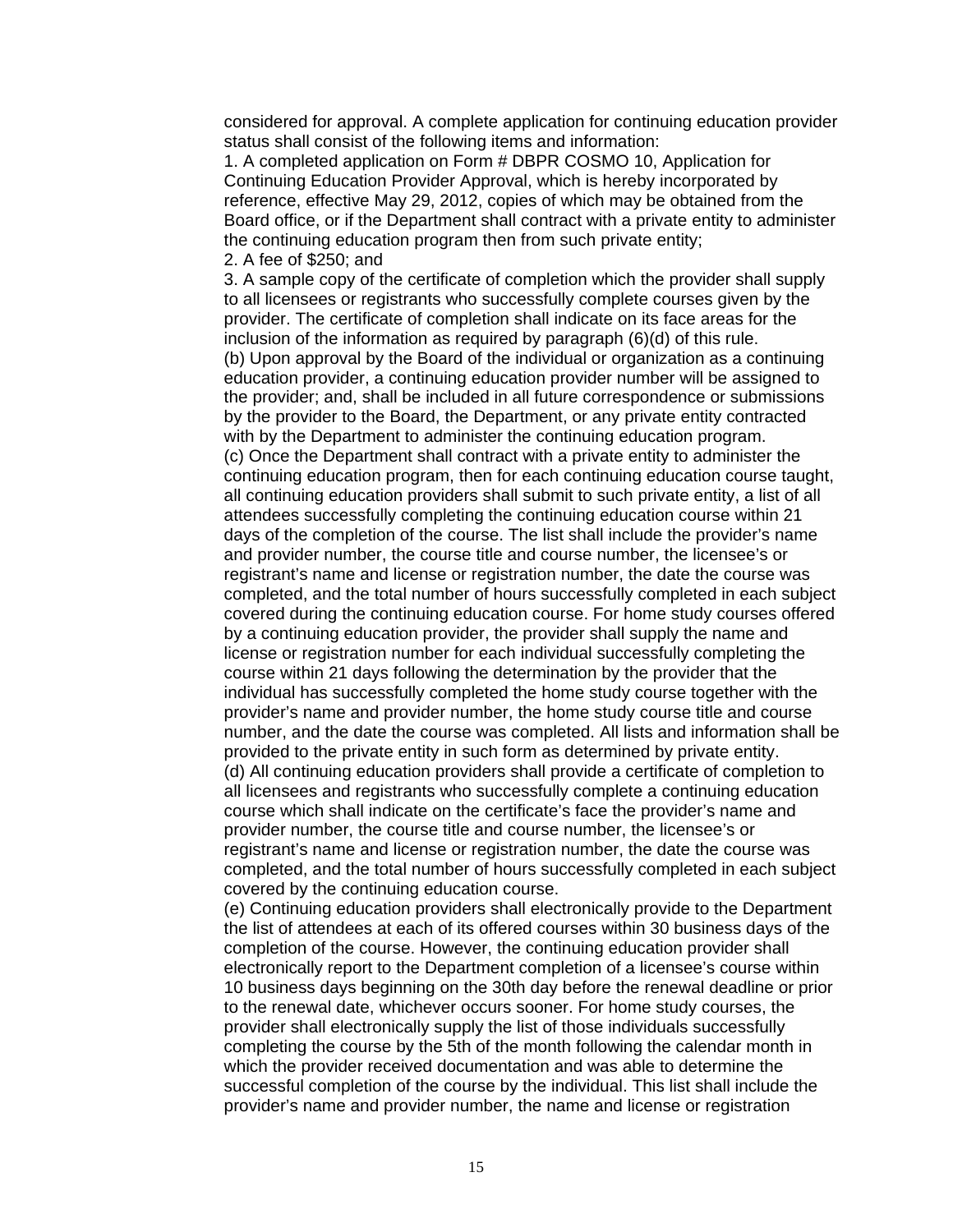number of the attendee, the date the course was completed, and the course number. All documents from the provider shall be submitted electronically to the Department and must be in a form as agreed to by the Department with the provider. Failure to comply with the time and form requirements will result in disciplinary action taken against the provider and the course approval. Each continuing education provider shall maintain records of attendance or completion for all continuing education courses offered or taught by the provider for a period of not less than four years following the offering of each course or the receipt of documentation of completion of a home study course. Upon request, these records shall be made available for inspection by the Department or its agent, or the private entity contracted with by the Department to administer the continuing education program at such reasonable time and location as determined by the Department or its agent, or the private entity. The list of attendees submitted electronically to the Department shall not include the names of applicants taking the course for initial licensure pursuant to Rule 61G5-18.011, F.A.C.

(f) If the Department contracts with a private entity to administer the continuing education program, all continuing education providers shall submit all required forms and information, and shall pay all required fees directly to the private entity. (g) Approval as a continuing education provider shall be valid through May 31, 2003 for any providers approved prior to March 1, 2003. Thereafter, approval as a continuing education provider shall be valid through May 31 of odd numbered years for all providers. After the expiration of a continuing education provider's approval, the provider shall not offer or teach any continuing education courses for credit toward the required hours of continuing education until the provider has renewed its approval as a continuing education provider.

(h) Any substantive changes regarding the information contained in the provider's application for approval, or previously submitted by the provider to the Department or to a private entity contracted with by the Department to administer the continuing education program, shall be filed with the Department, or if the Department shall contract with a private entity to administer the continuing education program then with such private entity, within 30 days of the change occurring.

(i) At any time, the Board shall recommend to the Department to revoke its approval of a continuing education provider if it finds that such approval is sought or was received by fraud or misrepresentation by the provider, the provider has failed to adhere to the standards and other requirements as set forth in this rule or Rule 61-6.015, F.A.C., or that the provider has engaged in fraudulent behavior relating to the provision of continuing education. Before requesting that the Department revoke a provider's continuing education approval, the Board shall give the provider notice and an opportunity to be heard. If the approval of a provider is revoked, the continuing education provider shall thereafter be barred from presenting any continuing education courses to licensees or registrants for credit unless the provider demonstrates to the Board that the provider has been sufficiently rehabilitated to be trusted to provide such courses to licensees or registrants in the future. Revocation of a continuing education provider's approval shall also operate as a revocation of all previously approved continuing education courses for all future offerings by the provider.

(j) For purposes of Section 455.2178, F.S., Chapter 477, F.S., and the rules adopted by the Board, the term "continuing education provider" shall mean any individual, organization, or other entity who offers or teaches: (1) courses for purposes of fulfilling the requirements of license renewal which has been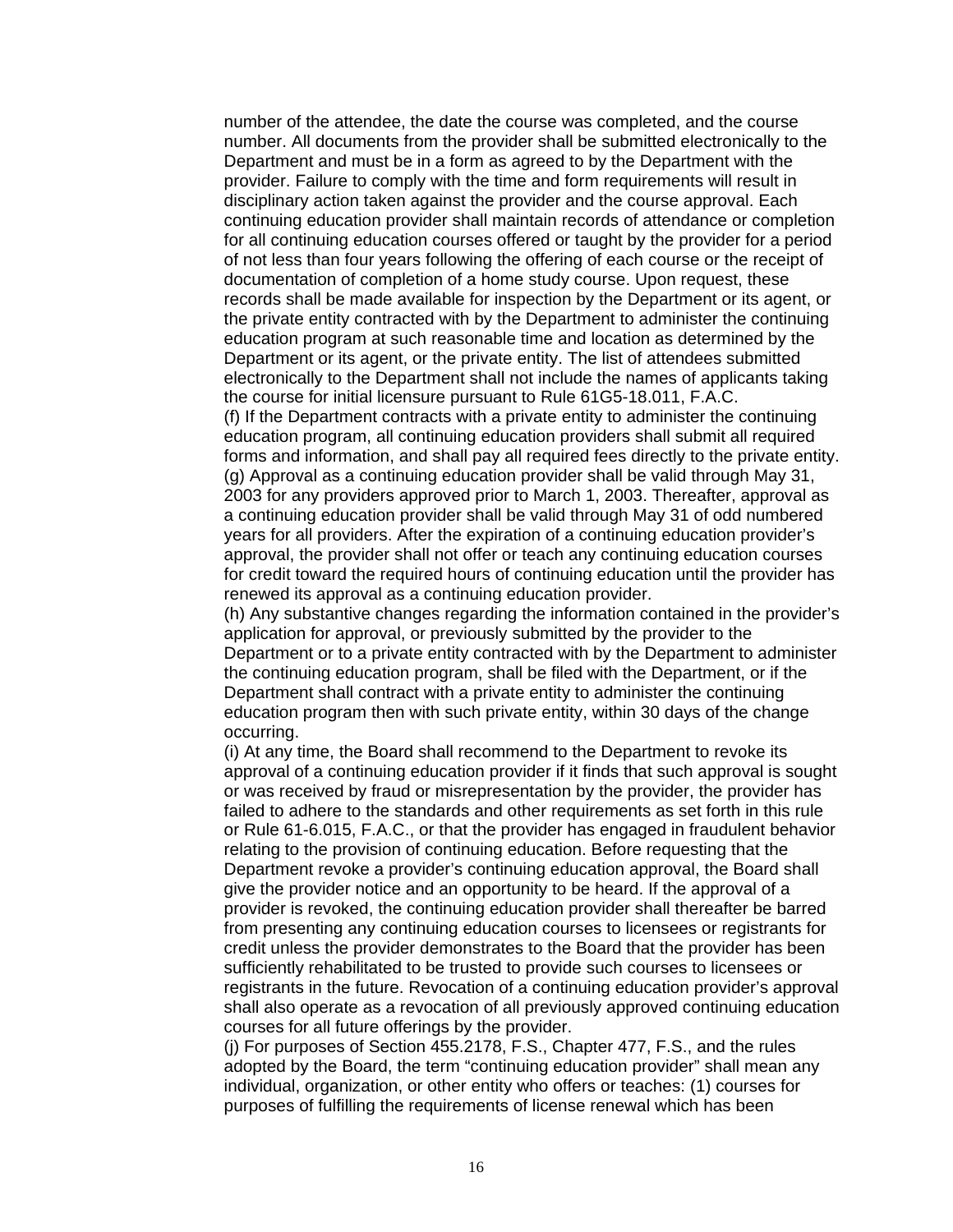submitted to and approved by the board for such purposes; or (2) an HIV/AIDS education course for purposes of fulfilling the requirements of initial licensure or license renewal which has been submitted to and approved by the Board for such purposes, or which has been approved for these purposes by rule of the Board. All continuing education providers shall comply with all provisions and requirements of this rule, and Section 455.2178 F.S., for the purpose of monitoring continuing education compliance. Failure to comply with such provisions and requirements by any continuing education provider shall be grounds for the suspension or revocation of the continuing education course approval.

(7) COURSE APPROVAL AND REQUIREMENTS.

(a) Except as noted below, all proposed continuing education courses, including those courses which are to be taught at cosmetology conferences, home study, and video courses, must be approved by the Board prior to their being offered or taught for continuing education credit; and, may only be offered or taught by the continuing education provider submitting the course for approval.

(b) All continuing education courses shall comply with the requirements as set forth in this rule, including

but not limited to those regarding the required subjects and topics to be included in the proposed course.

(c) Continuing education providers seeking approval of a continuing education course shall submit a complete application for continuing education course approval to the Department, or if the Department shall contract with a private entity to administer the continuing education program then to such private entity, no later than 60 days prior to the next scheduled Board meeting at which the course is to be considered for approval. A complete application for continuing education course approval shall consist of the following:

1. A completed application on Form # DBPR COSMO 9, Application for Continuing Education Course Approval or Renewal, which is hereby incorporated by reference, effective May 29, 2012, copies of which may be obtained from the Board office, or if the Department shall contract with a private entity to administer the continuing education program then from such private entity;

2. If the Department shall contract with a private entity to administer the continuing education program, a fee in the amount of \$100;

3. A course outline which includes the subjects, topics, and subtopics to be presented in the course and a narrative summary of all areas to be covered in each subject, topic and subtopic, and a list of all reference and source materials including the publication date for each;

4. If the proposed continuing education course consist of a home study course, a copy of the written post-course examination which will be used to test licensees and registrants comprehension and understanding of the subjects, topics, and subtopics presented in the course;

5. Evidence of the method to be used by the attendees of the course for evaluation of the learning experience and instructional methods used in the course; and

6. Instructor resumes, if applicable, listing the instructor's educational qualifications or evidence of appropriate skills or knowledge in the subject matter of the course. Instructors must possess sufficient skills and knowledge in the subject areas being taught.

(d) Upon approval by the Board of a continuing education course, a continuing education course number will be assigned to the course; and, shall be included in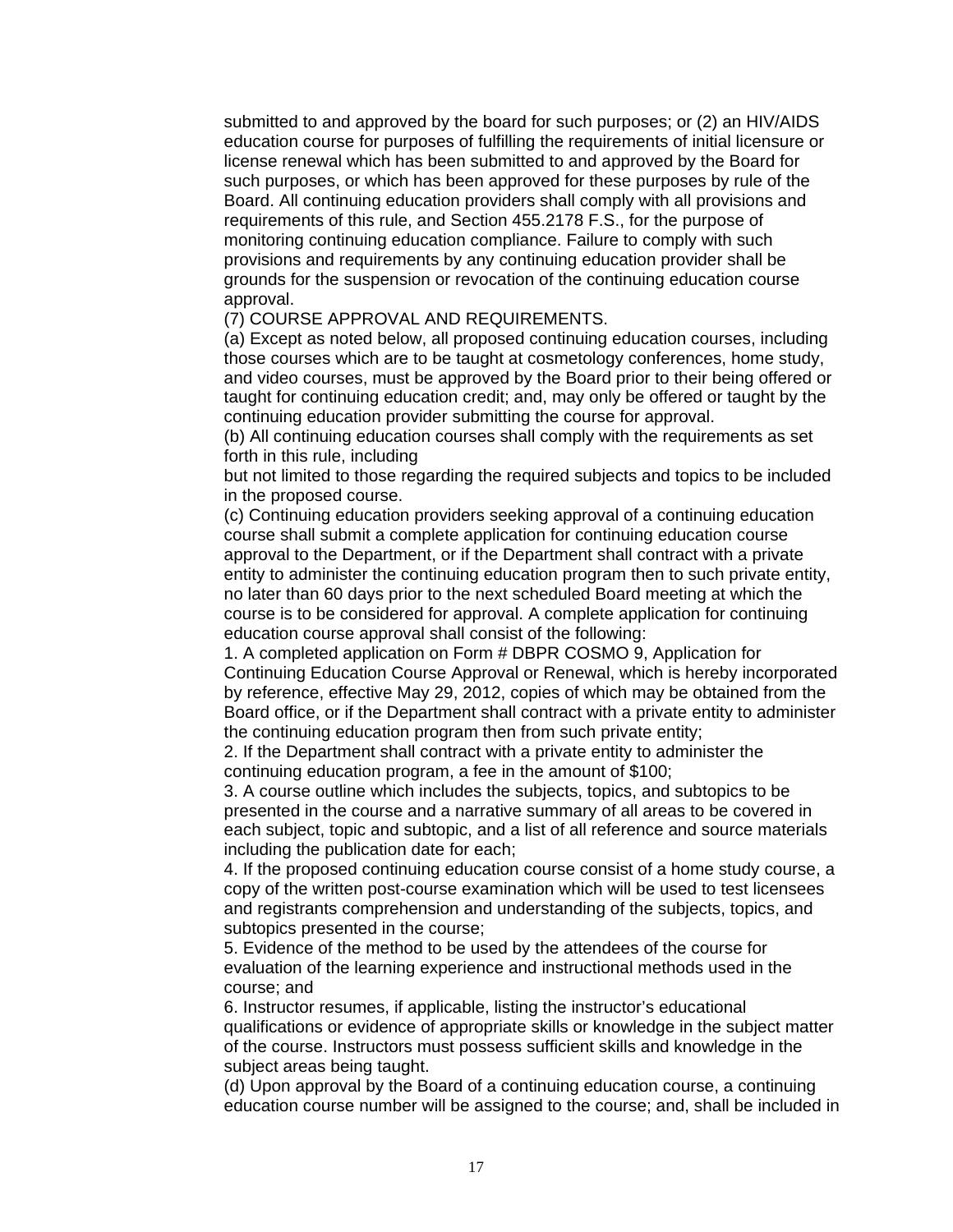all future correspondence or submissions by the continuing education provider to the Board, the Department, or any private entity contracted with by the Department to administer the continuing education program.

1. The continuing education course number and continuing education provider number shall be included in all advertisements, promotions, or other announcements concerning an approved course.

2. No course shall be advertised as an approved course until the course has been approved by the Board and received a course number.

3. A course shall not be offered or credit given for hours other than what was approved by the Board.

4. A course shall not be offered other than in the manner the Board initially approved the course material.

(e) All continuing education home study courses shall include a written postcourse examination which must be graded by the course provider. Post-course examinations may be open-book examinations. In order to receive continuing education credit for the course, licensees or registrants must achieve a 75% passing score on all post-course examinations,

(f) All continuing education courses shall include a method to be used by the attendees of the course for evaluation of the learning experience and instructional methods used in the course.

(g) Upon the successful completion of a continuing education course all licensees and registrants shall receive a certificate of completion for the course which shall indicate on its face all information as required by paragraph (6)(d) of this rule. One hour of credit will be awarded for each 50 minute classroom hour or for each 50 minutes of home study material.

(h) Approval of a continuing education course shall be valid for a period of two years from the date of approval by the Board. After the expiration of a continuing education course approval, the course may not be offered or taught for credit toward the required hours of continuing education; and, must be again approved by the Board prior to its being offered or taught for continuing education credit. Applications for approval of a continuing education course shall be submitted to the Department, or if the Department shall contract with a private entity to administer the continuing education program then to such private entity; and, shall contain all of the items and information required for initial approval as a continuing education course as set forth in paragraph (7)(c) of this rule.

(i) Any substantive changes regarding the information contained in the provider's application for course approval, or previously submitted by the provider to the Department or to a private entity contracted with by the Department to administer the continuing education program, shall require that the course be resubmitted for approval in accordance with this rule.

(j) At any time, the Board shall request the Department revoke the provider's approval if it finds that such approval is sought or was received by fraud or misrepresentation by the provider, that the course which is being provided fails to cover the information required by statute or this rule or Rule 61-6.015, F.A.C., or otherwise fails to meet the requirements specified in this rule, that the course significantly varies from the course proposal that was approved by the Board, or that the course provider has engaged in fraudulent behavior related to the provision of the course. Before the Board recommends that the Department revoke a continuing education provider, the Board shall give the course provider notice and an opportunity to be heard. If the Board denies or the Department revokes the approval of a continuing education provider because of the course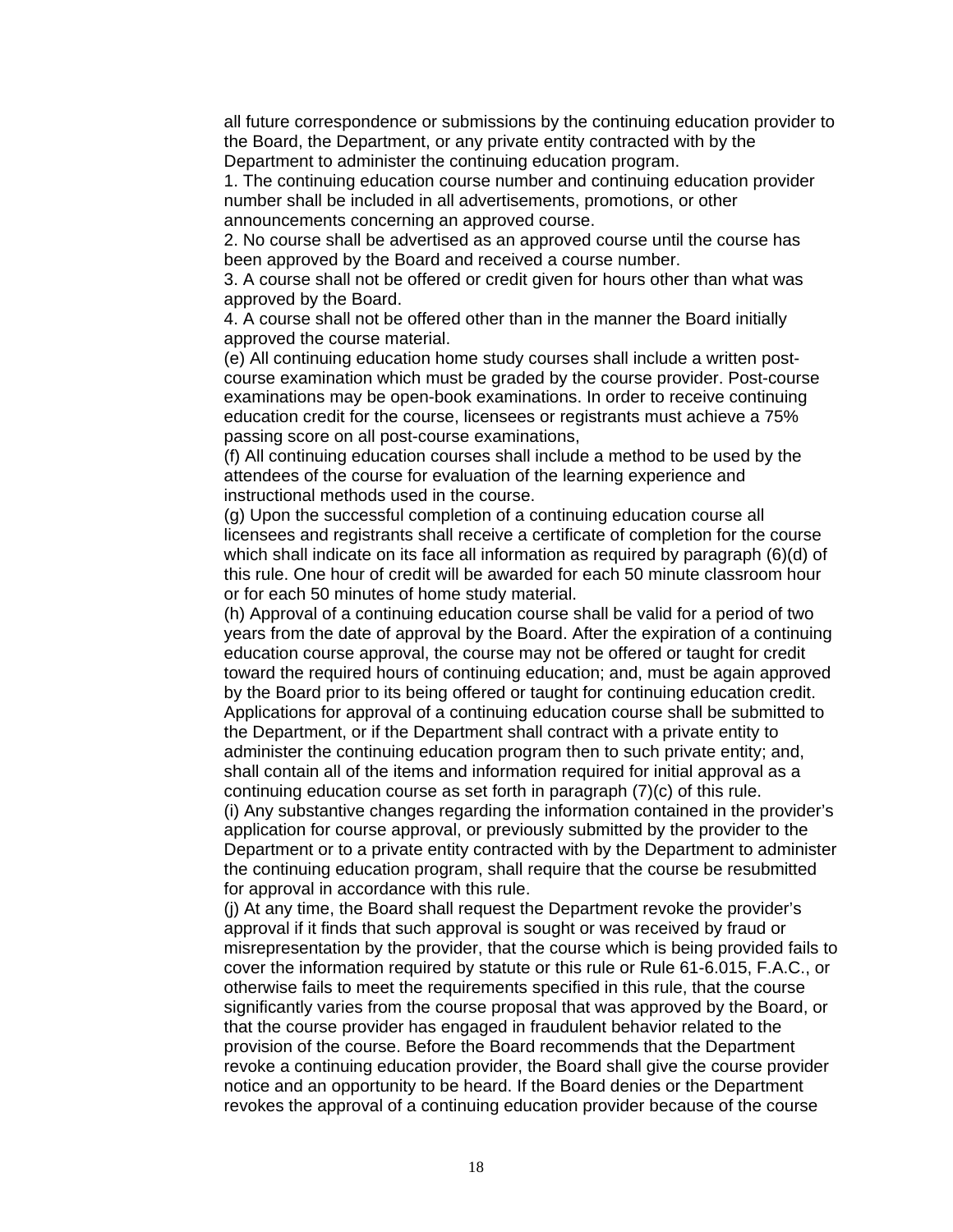provider's fraud or misrepresentation, then the continuing education provider shall thereafter be barred from presenting any continuing education courses to licensees or registrants for credit unless the provider demonstrates to the Board that the provider has been sufficiently rehabilitated to be trusted to provide such courses to licensees or registrants in the future.

(k) A course which constitutes a sales presentation or promotion will not be approved for continuing education credit.

(8) EFFECTIVE DATE – This rule shall apply to all licensed cosmetologists and registered specialists under Chapter 477, F.S.; and, shall not apply to any registered hair braiders or registered hair wrappers. Those licensees and registrants who are currently licensed or registered and whose license or registration is scheduled to expire on October 31, 1999, shall not be required to complete the continuing education requirement as set forth in this rule for the renewal of their current license or registration; but, shall be required to complete all continuing education requirements set forth in this rule as a condition of all renewals of their license or registration after November 1, 1999. Those licensees and registrants whose current license or registration is scheduled to expire on October 31, 2000, shall only be required to complete the HIV/AIDS continuing education requirement and six (6) hours of additional continuing education as a condition of renewing their current license or registration. The six (6) hours of additional continuing education shall be composed of such subject or subjects excluding HIV/AIDS as the licensee or registrant may choose provided they comply with all requirements as set forth by this rule. Those licensees and registrants whose license or registration shall expire after October 31, 2000, shall be required to complete and comply with all continuing education requirements as set forth in this rule as a condition for the renewal of their license or certificate.

The board agreed to amend section (1)(b)1. to strike the current language and replace it with standard cleaning and disinfecting precautions, to add section (1)(b)3. to refer to infestation control, and to update section (6)(a)1. to reference the most current form number. The board agreed that section (6)(c) should mirror section (6)(e). The board agreed that the first sentence and the word "therefore" should be stricken in section  $(6)(g)$ . The board agreed that the reference in section (6)(i) to rule 61-60.015 should be replaced with section 455.2178, that a complete copy of the course as will be provided to the licensee should be required for submission with the course application, and to strike section (8). The board also agreed that there would be no negative impact on small business nor would there likely be any increase in regulatory costs in excess of \$200,000 in the aggregate within one year after implementation. The board will review the draft language at their January 2013 meeting.

- Ms. Barineau informed the board of the following meeting dates and locations:
	- January 7 and 8, 2013 St. Augustine
	- April 8 and 9, 2013  $-$  Tampa
	- July 15 and 16, 2013 Orlando
	- October 21 and 22, 2013 Altamonte Springs.